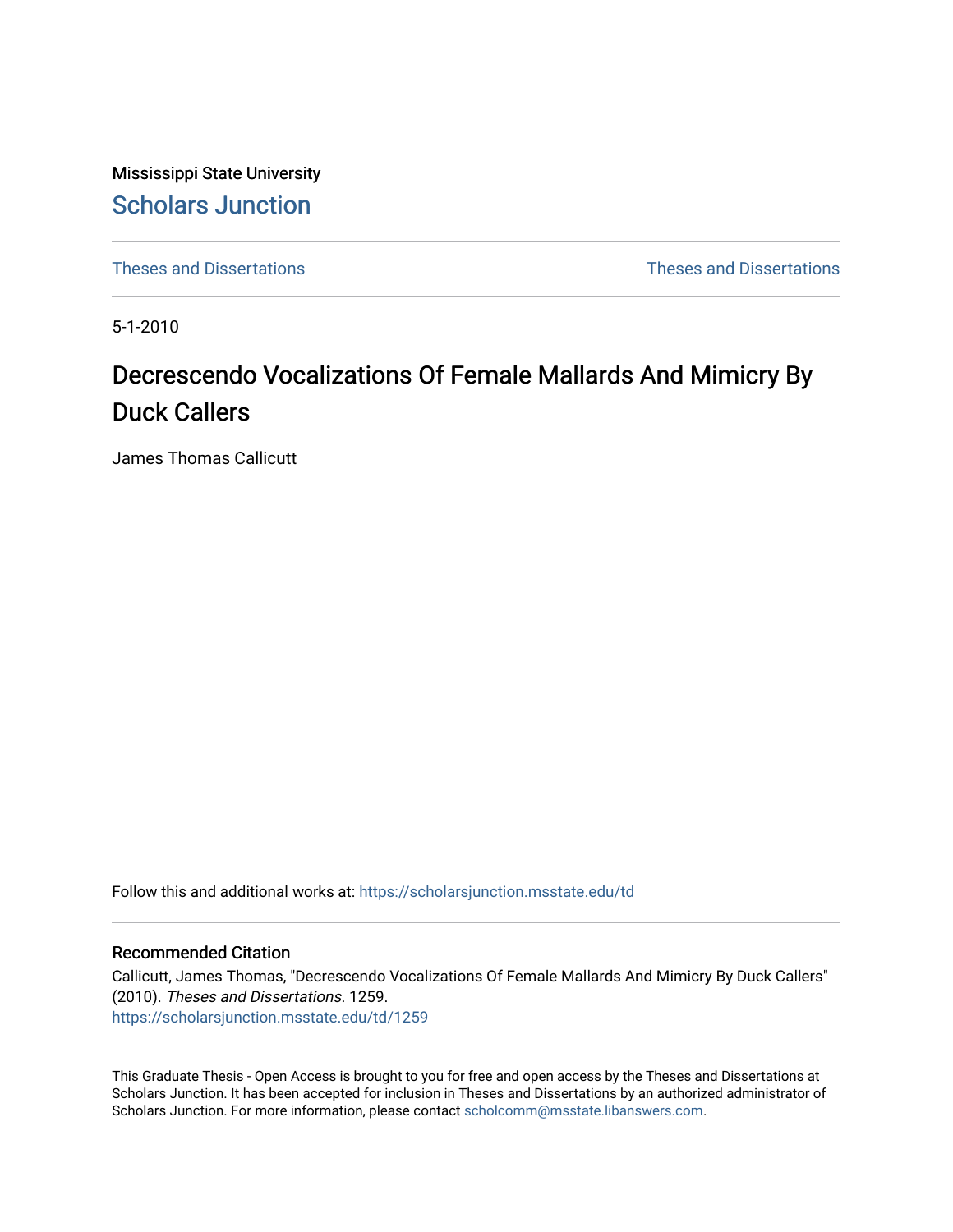### DECRESCENDO VOCALIZATIONS OF FEMALE MALLARDS

#### AND MIMICRY BY DUCK CALLERS

By

James Thomas Callicutt

A Thesis Submitted to the Faculty of Mississippi State University in Partial Fulfillment of the Requirements for the Degree of Master of Science in Wildlife and Fisheries in the Department of Wildlife, Fisheries, and Aquaculture

Mississippi State, Mississippi

May 2010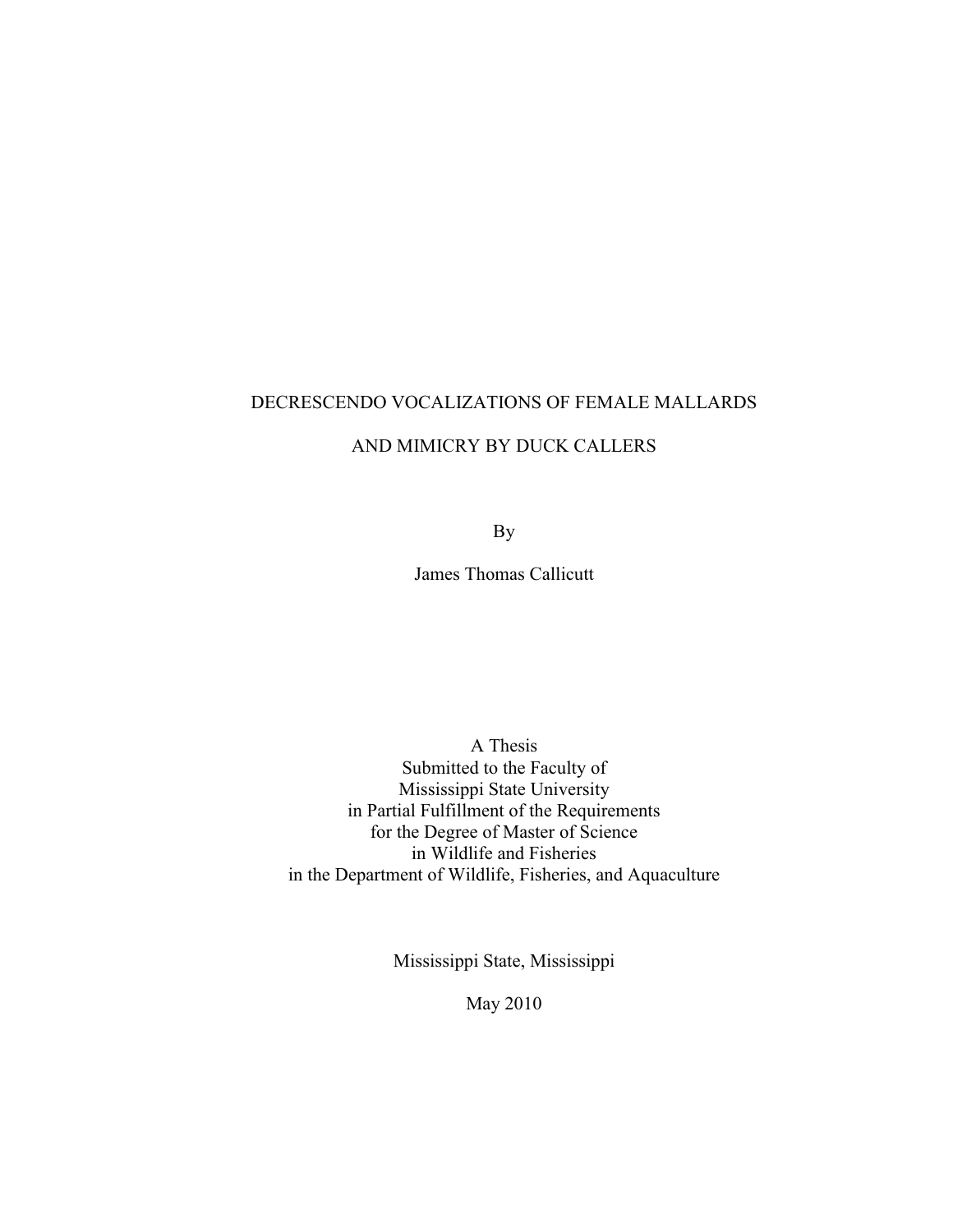Patent Pending

MSU 2008.0671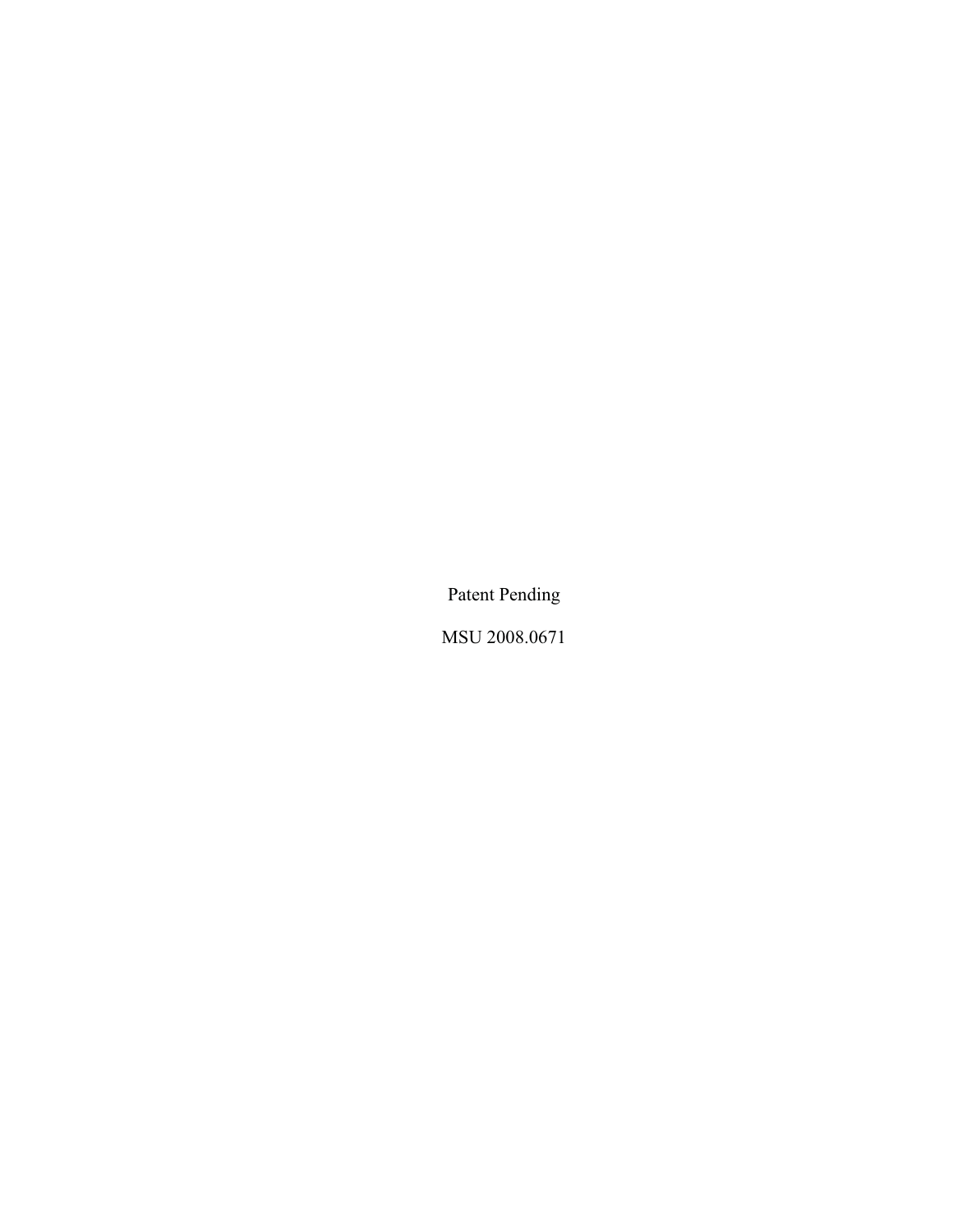### DECRESCENDO VOCALIZATIONS OF FEMALE MALLARDS

#### AND MIMICRY BY DUCK CALLERS

By

James Thomas Callicutt

Approved:

Richard M. Kaminski Professor of Wildlife/Associate Dean (Co-major Professor, Director of Thesis)

 $\overline{\phantom{a}}$  , and the set of the set of the set of the set of the set of the set of the set of the set of the set of the set of the set of the set of the set of the set of the set of the set of the set of the set of the s

 $\overline{\phantom{a}}$  , and the set of the set of the set of the set of the set of the set of the set of the set of the set of the set of the set of the set of the set of the set of the set of the set of the set of the set of the s

Rubin Shmulsky Department Head of Forest Products (Co-major Professor)

 $\overline{\phantom{a}}$  , and the set of the set of the set of the set of the set of the set of the set of the set of the set of the set of the set of the set of the set of the set of the set of the set of the set of the set of the s

 $\overline{\phantom{a}}$  , and the set of the set of the set of the set of the set of the set of the set of the set of the set of the set of the set of the set of the set of the set of the set of the set of the set of the set of the s

 $\overline{\phantom{a}}$  , and the set of the set of the set of the set of the set of the set of the set of the set of the set of the set of the set of the set of the set of the set of the set of the set of the set of the set of the s

John P. Lestrade Professor of Physics (Committee Member) Michael L. Schummer Research Associate III (Committee Member)

Bruce D. Leopold. Professor of Wildlife/Department Head (Graduate Coordinator)

 $\overline{\phantom{a}}$  , and the set of the set of the set of the set of the set of the set of the set of the set of the set of the set of the set of the set of the set of the set of the set of the set of the set of the set of the s

George M. Hopper. College of forest Resources (Dean)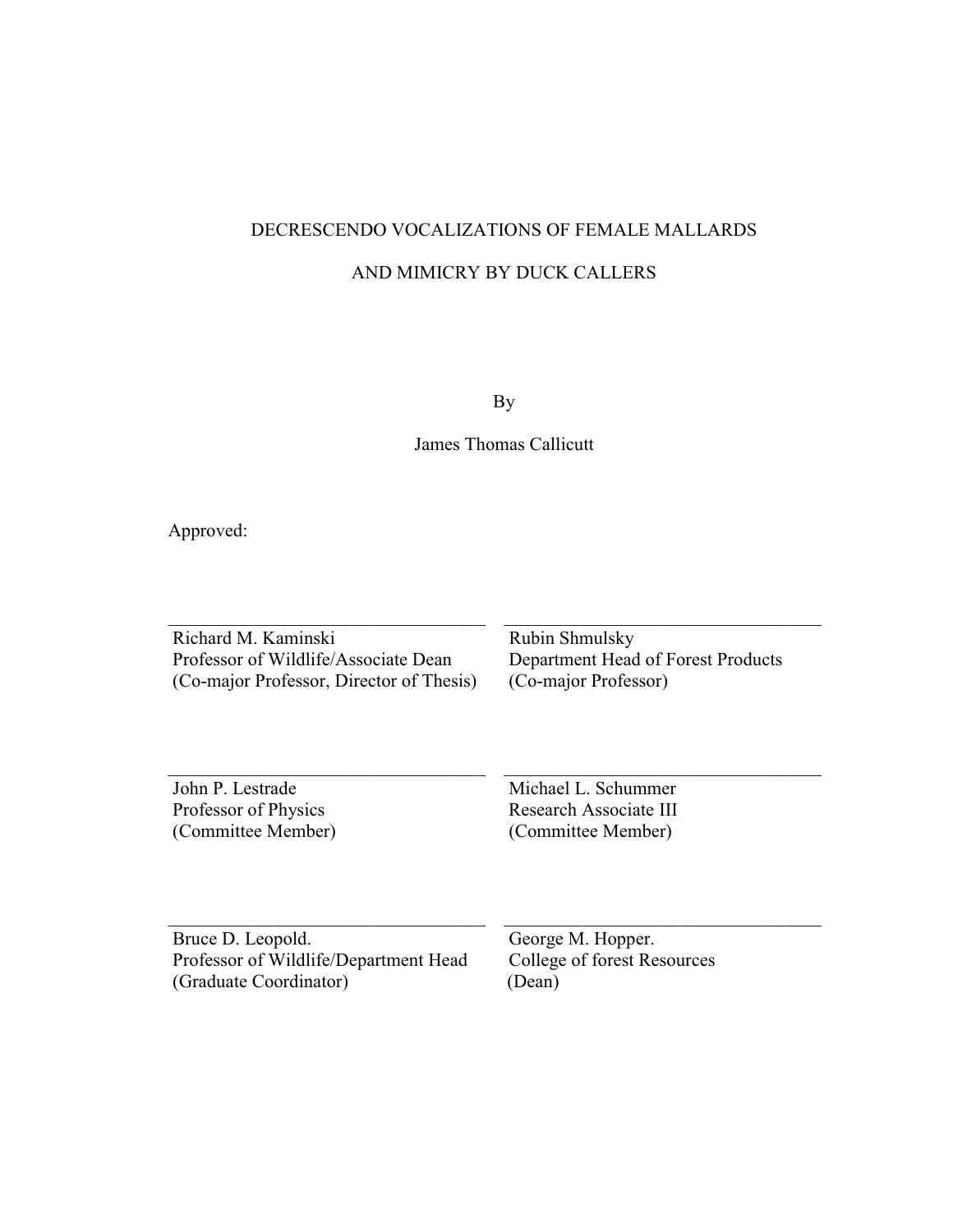Name: James Thomas Callicutt

Date of Degree: May 1, 2010

Institution: Mississippi State University

Major Field: Wildlife and Fisheries Science

Major Professor: Dr. Richard M. Kaminski

#### Title of Study: DECRESCENDO VOCALIZATIONS OF FEMALE MALLARDS AND MIMICRY BY DUCK CALLERS

Pages in Study: 33

Candidate for Degree of Master of Science

 artificial call were unknown before this study. I compared hardness of 7 species of hardest materials tested. I also compared acoustic metrics of field recordings of Female mallard ducks (*Anas platyrhynchos*) exhibit diverse vocalizations. Duck hunters mimic these vocalizations using artificial calls made from hardwoods or plastics. Hardness of these calls and extent to which humans can mimic live mallards using an hardwoods and cast acrylic and found acrylic, cocobolo (*Dalbergia retusa*), bocote (*Cordia alliodora*), osage orange (*Maclura pomifera*), and pecan (*Carya* sp.) were the vocalizing female mallards to those of experienced duck callers using calls of these materials equipped with single or double reeds. I found that cocobolo, osage orange, pecan, acrylic, and bocote calls with double reeds were acoustically most similar to female mallards. I recommend that duck call manufacturers use acrylics and harder wood species with single or double reeds, recognizing that double reed calls generally performed superior in this study.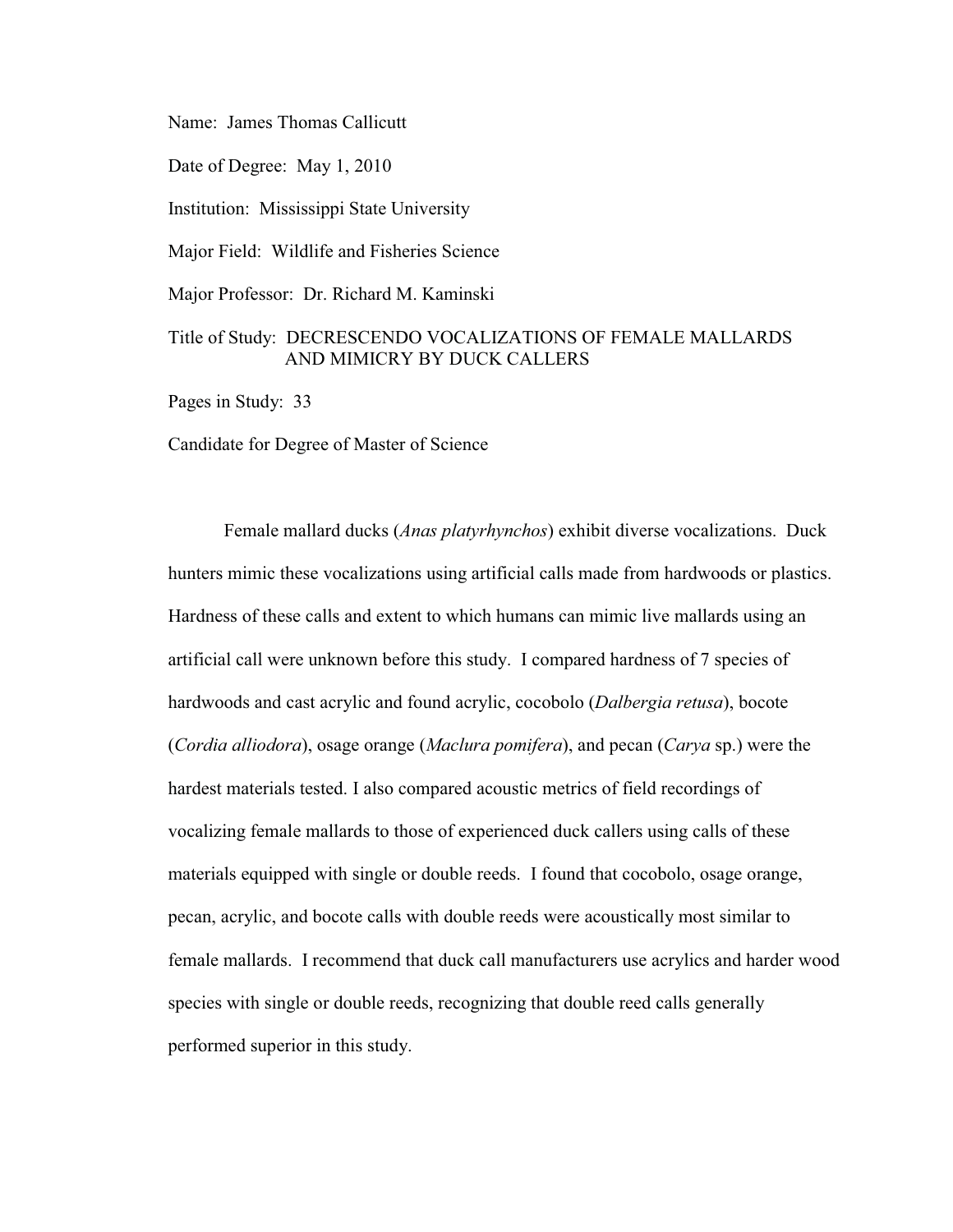#### ACKNOWLEDGEMENTS

<span id="page-5-0"></span>Funding and support for my project was provided by the Forest and Wildlife Research Center through the Department of Wildlife, Fisheries and Aquaculture and the Department of Forest Products at Mississippi State University (MSU). I would like to acknowledge all the faculty and staff of the College and Forest Resources that have supported me during my graduate education.

 time here. Rick has been an excellent mentor and friend and I greatly appreciate him I am deeply honored and thankful to have had Dr. Rick Kaminski as my major professor. His guidance, mentoring, and patience have meant so much to me during my welcoming me into his "flock".

 aspects of my study. I greatly appreciate Mike for challenging me and for the countless I would like to thank the rest of my committee members, Dr. Rubin Shmulsky, Dr. Patrick Lestrade, and Dr. Mike Schummer for their invaluable assistance. I thank Dr. Shmulsky for his guidance and patience with helping a "wildlifer" learn about forest products and wood properties. I thank Dr. Lestrade for his assistance with the acoustical discussions about my thesis.

I would like to thank the 38 individuals who volunteered their time to participate in the duck calling panel. Without these individuals this project would not have been possible. Thank you all so much for your participation.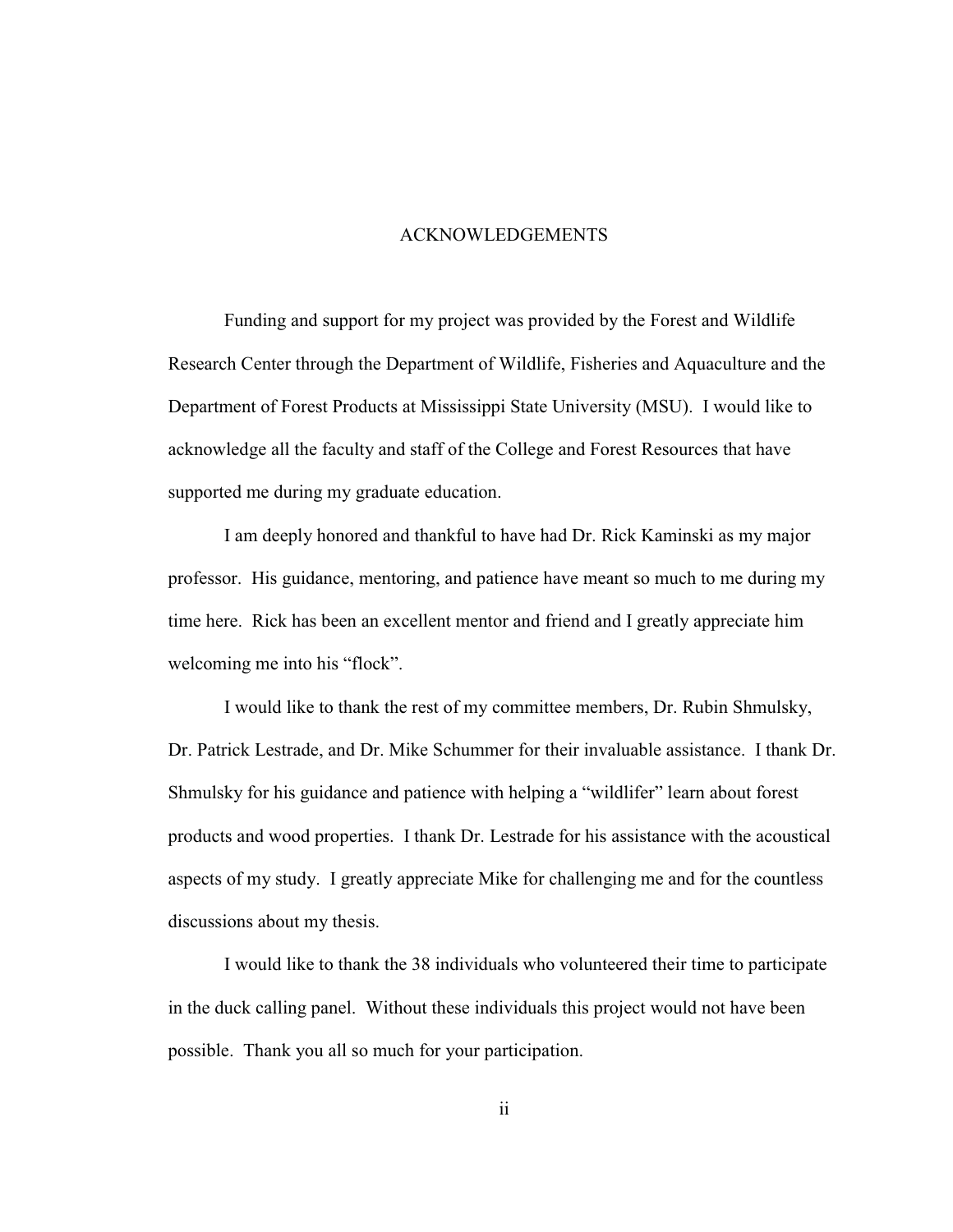I am very thankful for the many friendships I developed while in graduate school. I would like to thank my fellow graduate students for making these last two years a memorable experience. Your help and friendships have meant a lot to me. The members of Team Duck and its associates have been the greatest friends I have made here. I couldn't have made it without your help, support, and friendships. I want to specifically thank Heath Hagy, Mark McConnell, Josh Cheshier, Matt Palumbo, and Alicia Wiseman for helping make the transition into graduate school easier. You have all been great friends and colleagues. I hope that I have helped you as much as you have all helped me.

 Samuel Riffell for offering up their time for our many statistical consults. I thank all of I would like to thank Jeff Reeves for his technician work, spending hours conducting sound analysis. I would also like to thank Drs. QiQi Lu, Guiming Wang, and the individuals who have offered up their comments and guidance while conducting this research, especially Dr. Laurie Grace and Dr. Bill Stuart.

Finally I would like to thank my family. My parents, Dr. Dan and Ranita Callicutt have always encouraged me to do my very best and to do what makes me happy. Thank you so much for your continuing love and support.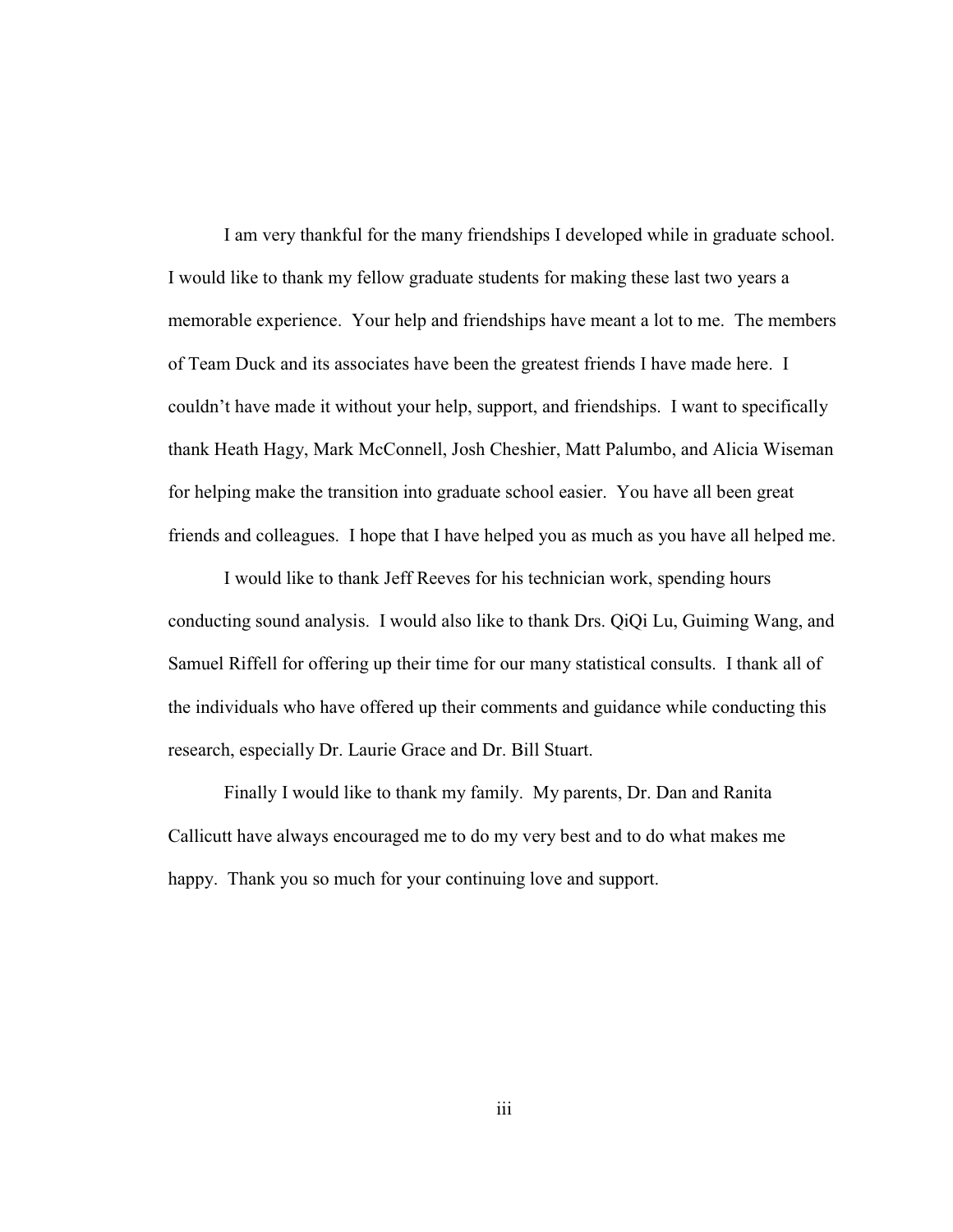## TABLE OF CONTENTS

|                                                                                                             | $\mathbf{ii}$                                                                                                     |
|-------------------------------------------------------------------------------------------------------------|-------------------------------------------------------------------------------------------------------------------|
|                                                                                                             | vi                                                                                                                |
|                                                                                                             | vii                                                                                                               |
| <b>CHAPTER</b>                                                                                              |                                                                                                                   |
| HARDNESS OF SEVEN HARDWOOD SPECIES AND CAST<br>$\mathbf{I}$                                                 | 1                                                                                                                 |
|                                                                                                             | $\overline{2}$<br>$\overline{2}$<br>$\overline{2}$<br>$\overline{3}$<br>$\overline{3}$<br>$\overline{\mathbf{5}}$ |
| ACOUSTIC COMPARISONS BETWEEN DECRESCENDO CALLS<br>H.<br>OF FEMALE MALLARDS (Anas platyrhynchos) AND CALLING |                                                                                                                   |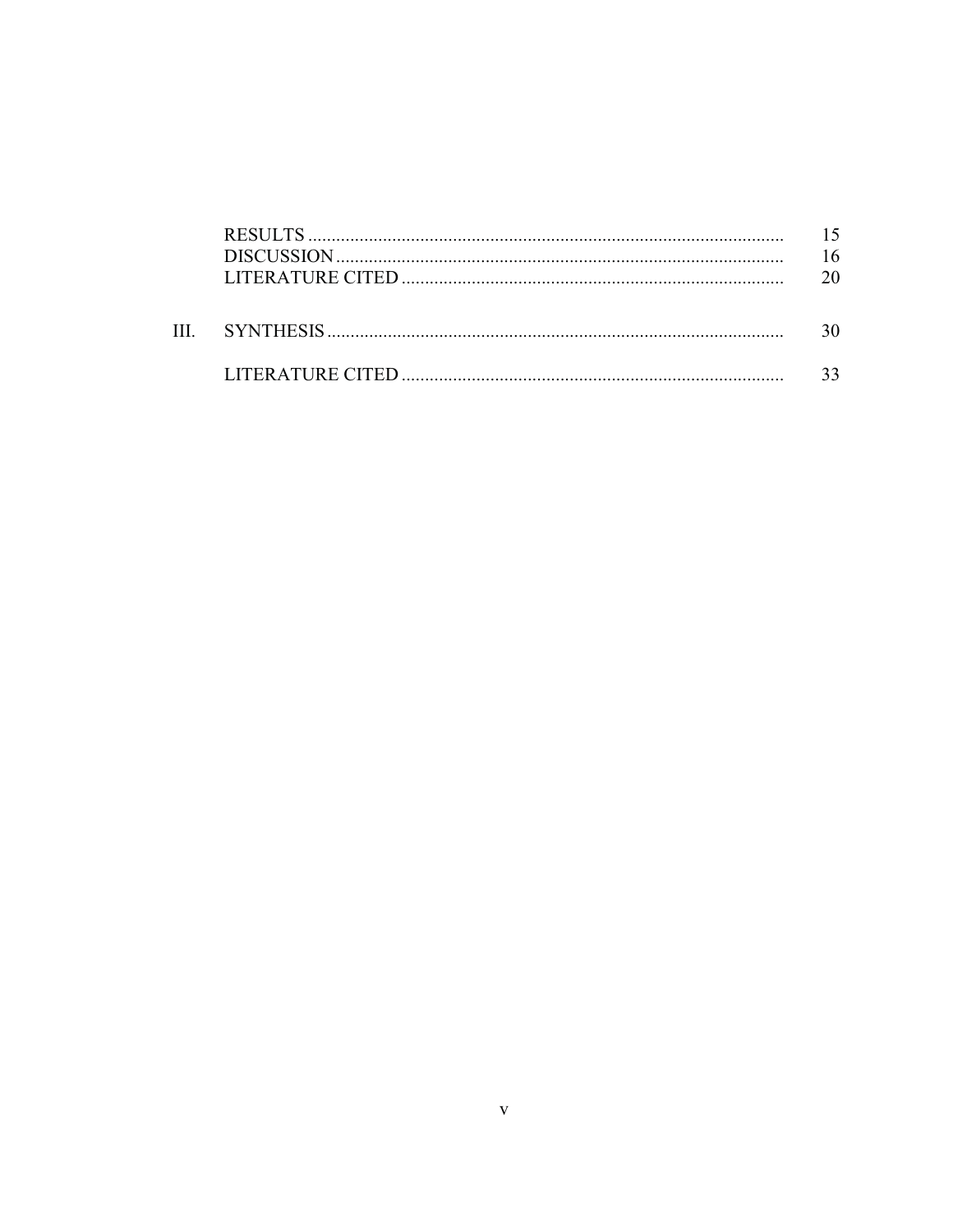## LIST OF TABLES

<span id="page-9-0"></span>

| <b>TABLE</b> |                                                                                                                                                                                                                                                                                                                                                                          | Page |
|--------------|--------------------------------------------------------------------------------------------------------------------------------------------------------------------------------------------------------------------------------------------------------------------------------------------------------------------------------------------------------------------------|------|
| 1.1          | Means $(\bar{x})$ and standard deviations (SD) of hardness measured in<br>Newtons (N) for 7 species of hardwood tested at the Department<br>of Forest Products, Mississippi State University in August 2009                                                                                                                                                              | 6    |
| 2.1          | Measurements (mm) of duck calls ( $n = 3$ ) of different hardwood<br>and acrylic materials taken at Mississippi State University in 2008                                                                                                                                                                                                                                 | 24   |
| 2.2          | Simple correlation coefficients $(r)$ and variance inflation factors (VIF)<br>for all possible pairs of acoustic metrics from recordings of 38<br>female mallards ( <i>Anas platyrhynchos</i> ) recorded in Mississippi and<br>Tennessee in winters 2007-2009 and 38 duck callers recorded at                                                                            | 25   |
| 2.3          | Frequency $(n)$ that 16 call-reed combinations used by duck callers were<br>classified by discriminant function analysis as members of the mallard<br>(Anas platyrhynchos) group and their pair-wise generalized squared<br>distances to the mallard group analyzed for duck callers recorded at<br>Mississippi State University in spring 2009 and mallards recorded in | 26   |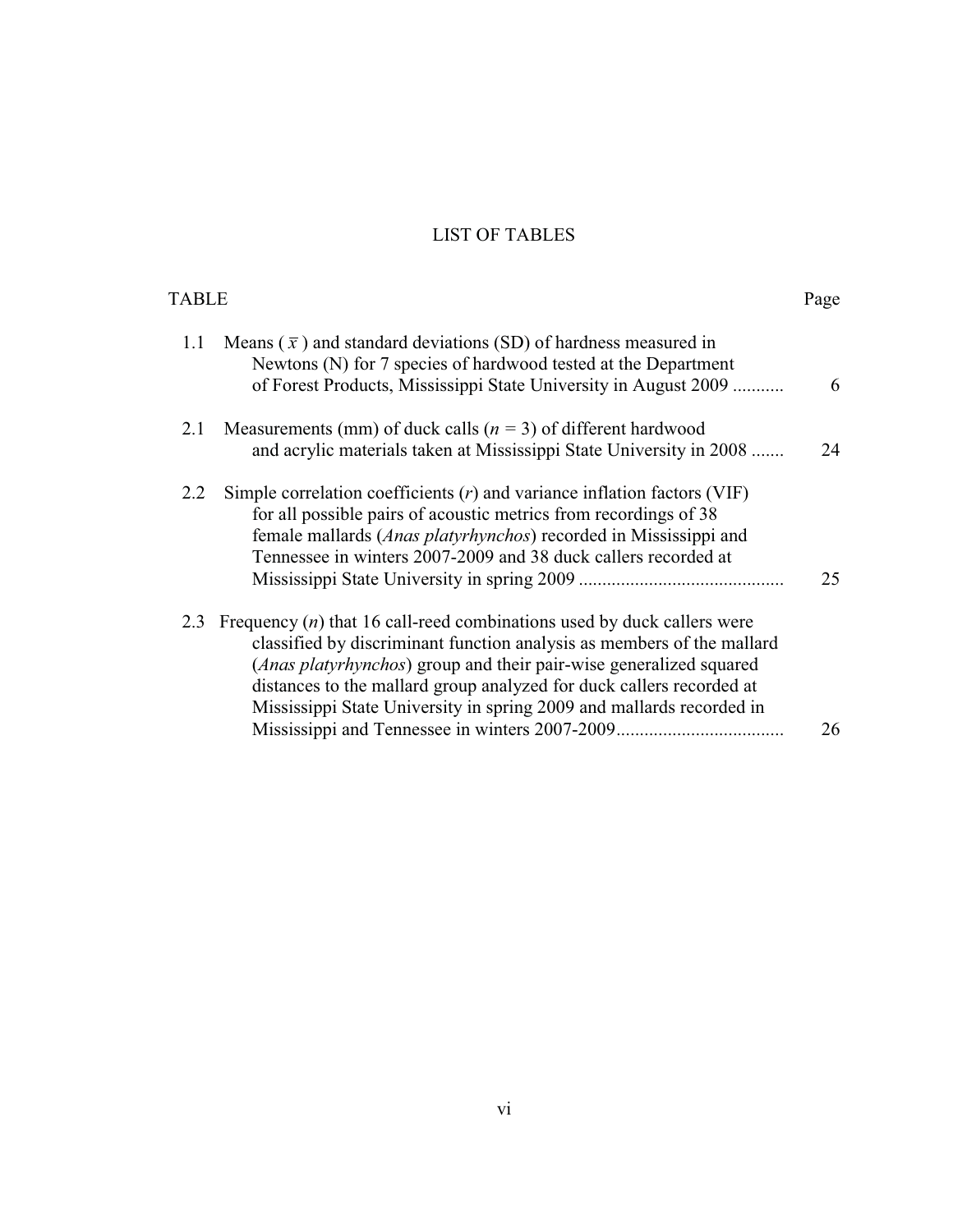## LIST OF FIGURES

<span id="page-10-0"></span>

| FIGURE |                                                                                                                                                                                                                                                                | Page |
|--------|----------------------------------------------------------------------------------------------------------------------------------------------------------------------------------------------------------------------------------------------------------------|------|
| 2.1    | Cross-section of an Arkansas <i>j</i> -frame (green line) style duck call with<br>a single reed (Rhodes 1999). Double reeds are 2 reeds atop each                                                                                                              | 27   |
| 2.2    | Percentage occurrence of notes emitted in decrescendos by 38 wild, free-<br>ranging female mallards (Anas platyrhynchos) in Mississippi                                                                                                                        | 28   |
| 2.2    | Discriminant function scores of acoustic metrics measured from<br>decrescendos mimicked by duck callers in Mississippi in spring<br>of 2009 and emitted by female mallards (Anas platyrhynchos)<br>in Mississippi and Tennessee in winters 2007-2009, with 95% | 29   |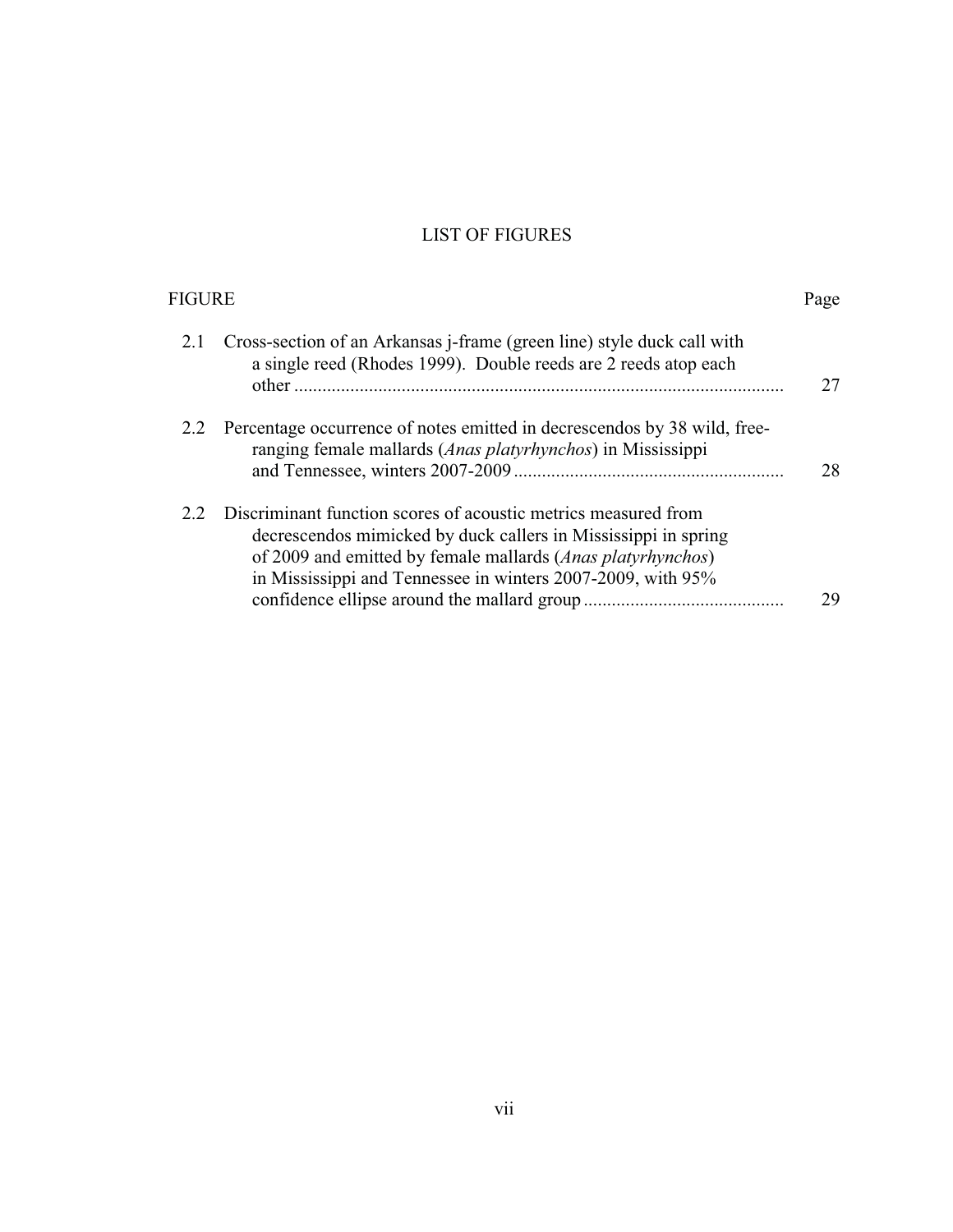#### CHAPTER I

## <span id="page-11-0"></span>HARDNESS OF SEVEN HARDWOOD SPECIES AND CAST ACRYLIC USED TO MAKE DUCK CALLS

Commercially produced duck calls have existed since the mid-1800s and have been made of a variety of materials and designs (Harlan and Anderson 1988). Today, mass manufactured duck calls are primarily made of 5 materials. These are polycarbonate and cast acrylic plastics and 3 species of hardwoods. Hardwoods used are North American osage orange (*Maclura pomifera*) and bocote (*Cordia alliodora*) and cocobolo (*Dalbergia retusa)* from South America and Central America, respectively (Glenn and Keats 2005). Duck call makers often choose dense materials that are resistant to swelling when exposed to wet and harsh environmental conditions (Thompson 1970, Siau 1995). Materials also are likely selected to produce possible variations in sounds and quality that can be associated with wood or plastic properties (e.g., density, hardness, and volume), similar to fabrication of musical instruments (Bucur 1995). To my knowledge, no comparison has been made among properties of various duck call materials. Hardness is a good indicator of density (Rowell 2005), which is the single best predictor of other wood properties (e.g., workability, strength, etc.; Amstrong et al. 1984). Herein, I evaluate hardness of 7 hardwood species and cast acrylic used to make duck calls.

1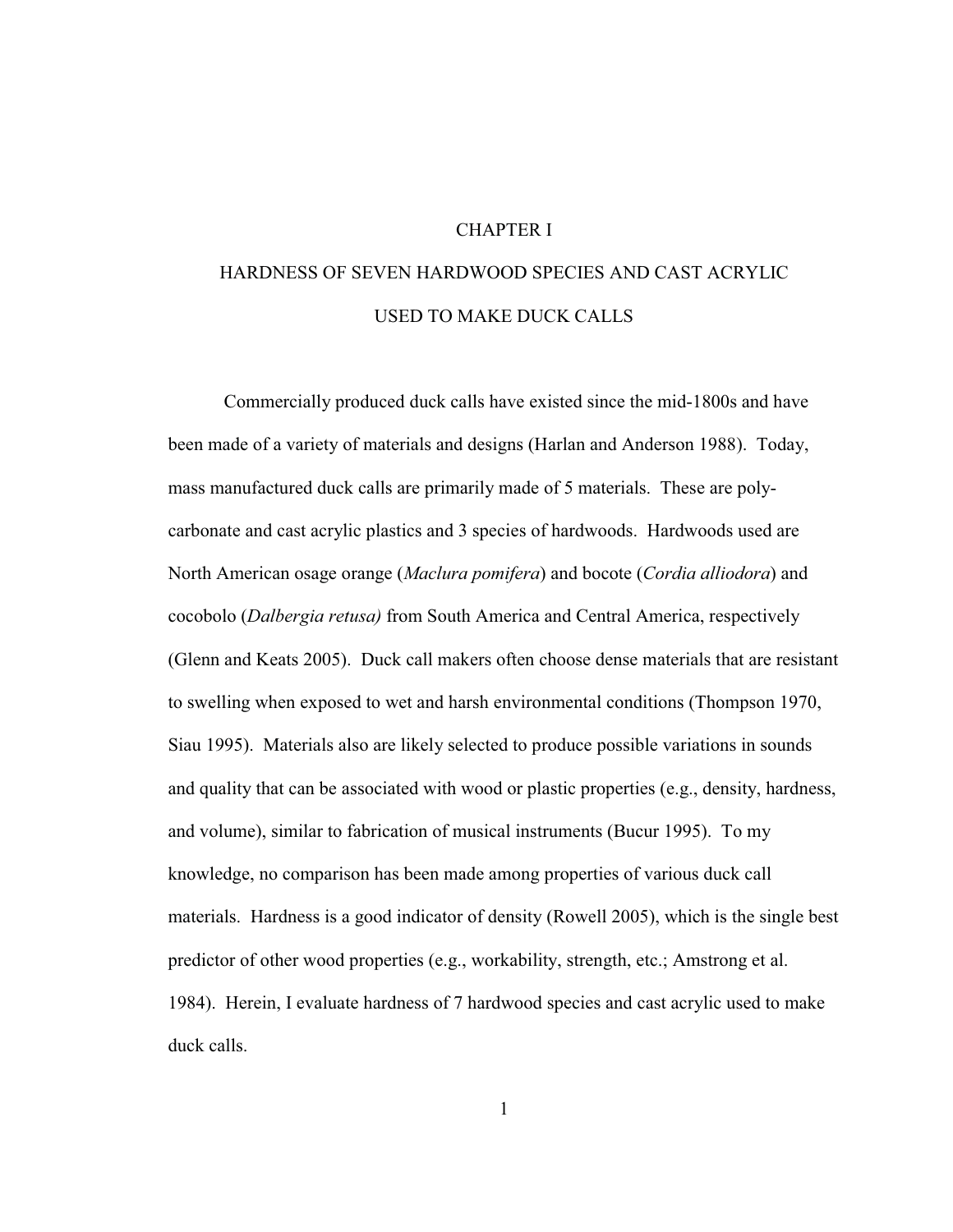#### **METHODS**

#### <span id="page-12-0"></span>**Hardness Test**

Hardness tests were conducted by staff members of the Forest and Wildlife Research Center, Department of Forest Products, Mississippi State University, in August 2009. Hardness tests were conducted using the Janka modified ball test (ASTM 1996). The 5 native species tested were osage orange, yellow poplar (*Liriodendron tulipifera*), black walnut (*Juglans nigra*), pecan (*Carya sp.),* and red oak (*Quercus* sp.). The two exotic species tested were bocote and cocobolo. With the exception of the exotics all test pieces were cut from a single tree of each species. Each of the7 species and acrylic was cut into pieces 5 cm x 5 cm x 16cm. Then, each piece was penetrated with an 11.3 mm diameter hemispherical steel fixture. Testing involved 8-16 penetrations for each species except for acrylic which shattered after the initial penetration. Variation in numbers of penetrations per species was due to amount of material available of each species. Maximum force loadings (Newtons) were recorded when the hemispherical fixture was penetrated fully into the material.

#### **Statistical Analysis**

I subjected hardness values to analysis of variance (ANOVA; PROC GLM, SAS Institute Inc. 2003) to test the null hypothesis of no difference  $6\alpha = 0.05$  in hardness 6 among the 7 species of hardwoods. Subsequently, I made *a posteriori* comparisons of means using Fisher's least squared differences (PROC GLM, SAS institute Inc. 2003).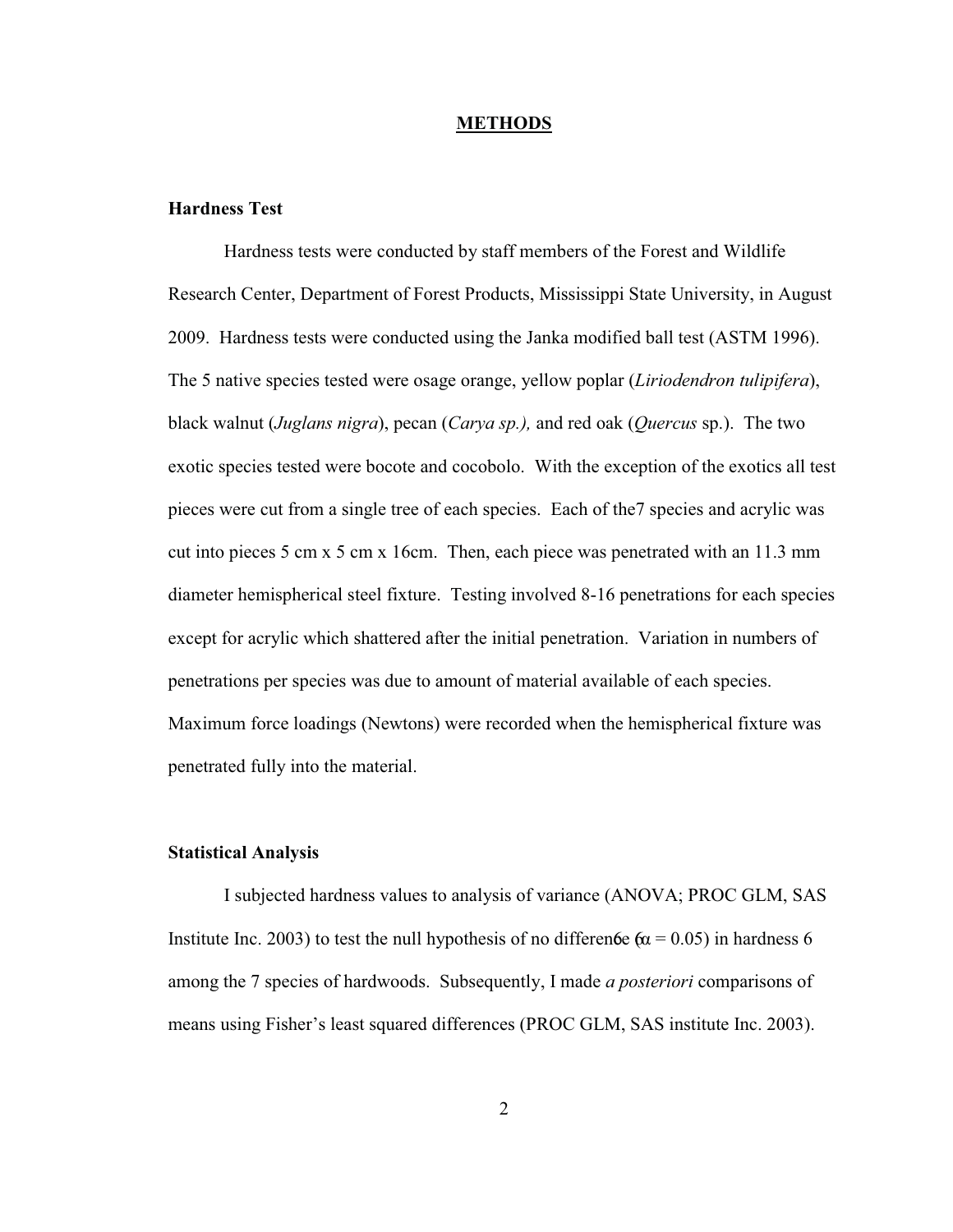#### **RESULTS**

<span id="page-13-0"></span>Hardness values varied among species of hardwood trees (ANOVA,  $F_{6,6}$  = 150.71,  $P \leq 0.001$ ). Cocobolo and bocote were hardest and harder than all other species (Table 1.1). Osage orange and pecan had similar hardness but were less hard than the two exotic woods but harder than black walnut, red oak, and yellow poplar which did not differ in hardness (Table 1.1). The acrylic shattered after the first penetration but the loading at which it shattered was much greater than the loadings recorded for all 7 species of hardwoods ( $\approx$ 26,689 N). 6

#### **DISCUSSION**

Custom duck call makers use a wide variety of materials to fabricate calls, ranging from various plastic and rubber materials to dozens of species of hard- and soft woods. However, mass manufactured calls are limited primarily to acrylic, cocobolo, bocote, and osage orange (Glenn and Keats 2005). To my knowledge, no one has investigated differences in wood properties of materials used commonly by duck call manufacturers with those less common. My results indicate that the hardwood most used commonly by duck call manufacturers nowadays (i.e., bocote, cocobolo, and osage orange) are harder than less commonly used materials (Table 1.1). However, I found that pecan, a species not typically used by call manufacturers, did not differ in hardness from osage orange which is used commonly. Presumably duck call manufacturers use these harder woods because of their tone qualities, resonance, volume, and other acoustic qualities (Chapter II). Thus, duck call manufacturers would be wise to use woods that share similar properties and are easier and more economical to obtain than exotic woods.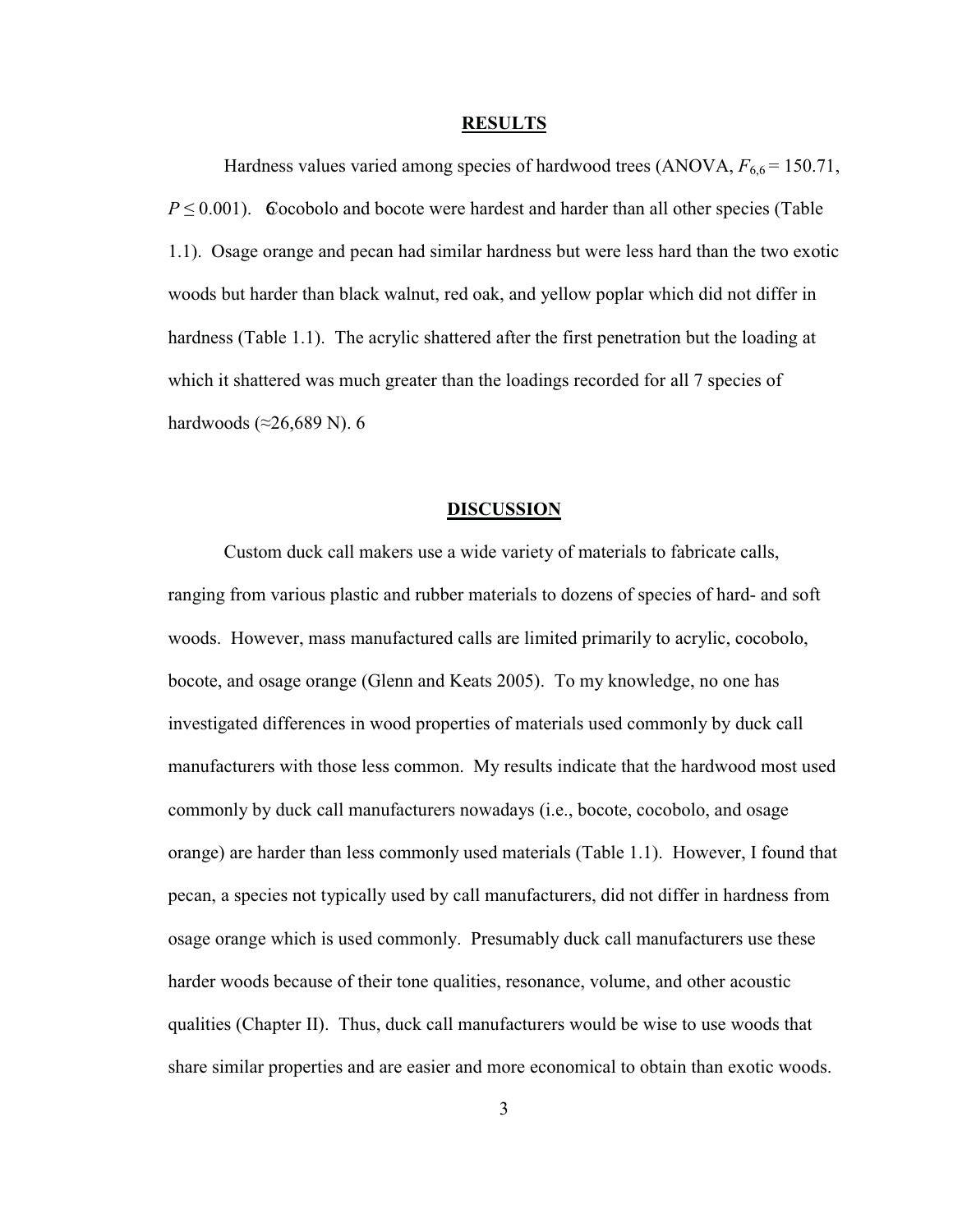However, before this study, there have been no attempts to evaluate the acoustical performance of duck calls made of these materials and blown by callers with vocalizations of live ducks. This evaluation follows in Chapter II.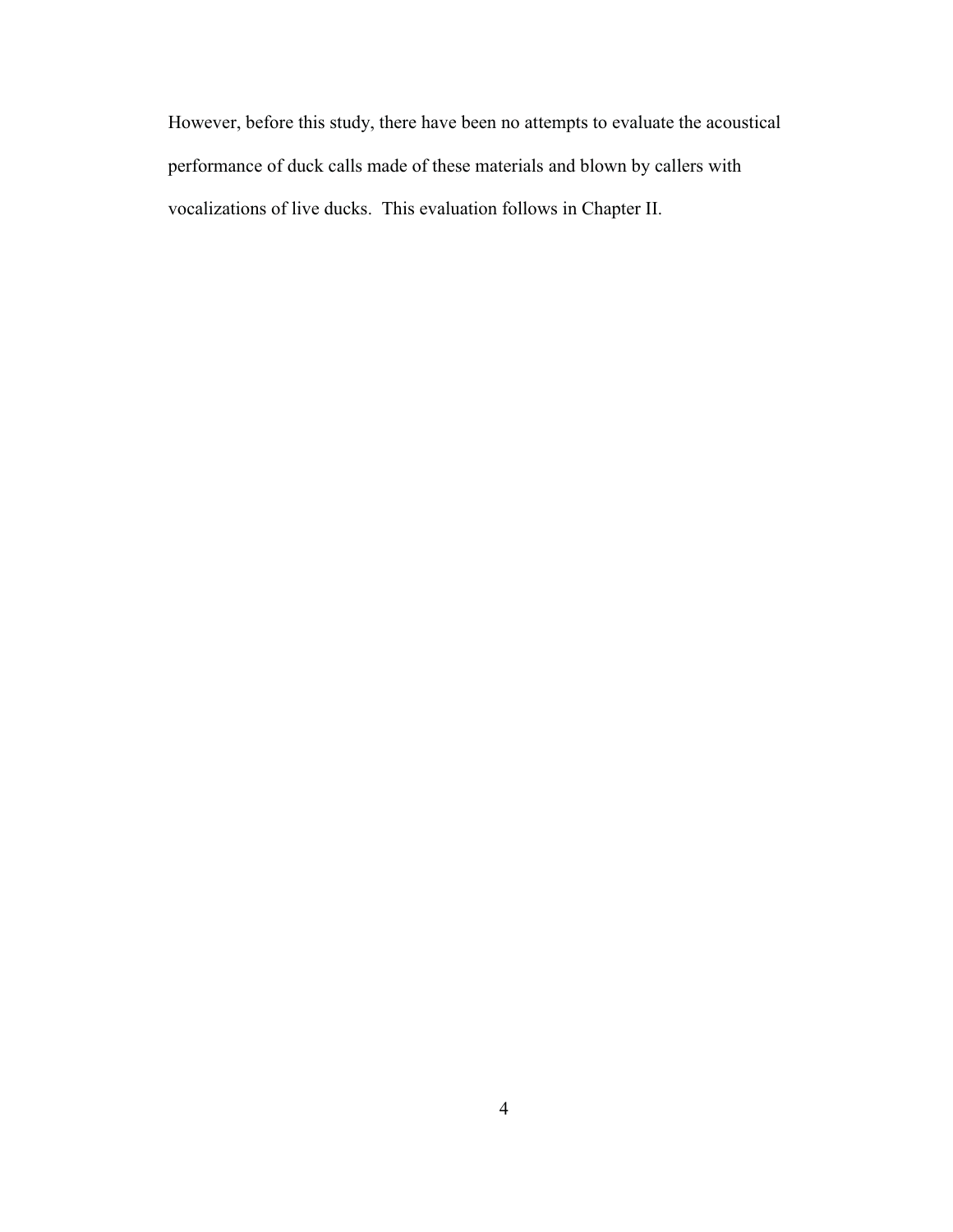#### LITERATURE CITED

- <span id="page-15-0"></span>American Society for Testing Materials [ASTM]. 1996. Standard methods of testing small clear specimens of timber. D 143-94.
- Bucur, V. 1995. Acoustics of wood. CRC Press, Boca Raton, Florida.
- Glenn, E. and G. Keats. 2005. Turning custom duck and game calls. Fox Chapel Publishing Company Inc., East Petersburg, Pennsylvania, USA.
- Harlan, H. L., and W. C. Anderson. 1988. Duck calls: an enduring American folk art. Harlan Anderson Press, Nashville, Tennessee, USA.
- SAS Institute 2003. Version 9.1.3. SAS Institute, Cary, North Carolina, USA.
- Siau, J. F. 1995. Wood: influence of moisture on physical properties. Virginia Polytechnic Institute, Blacksburg, Virginia, USA.
- Thompson W. S. 1970. Structure and properties of wood. Forest Products Utilization Laboratory, Mississippi State University, Mississippi State, Mississippi, USA.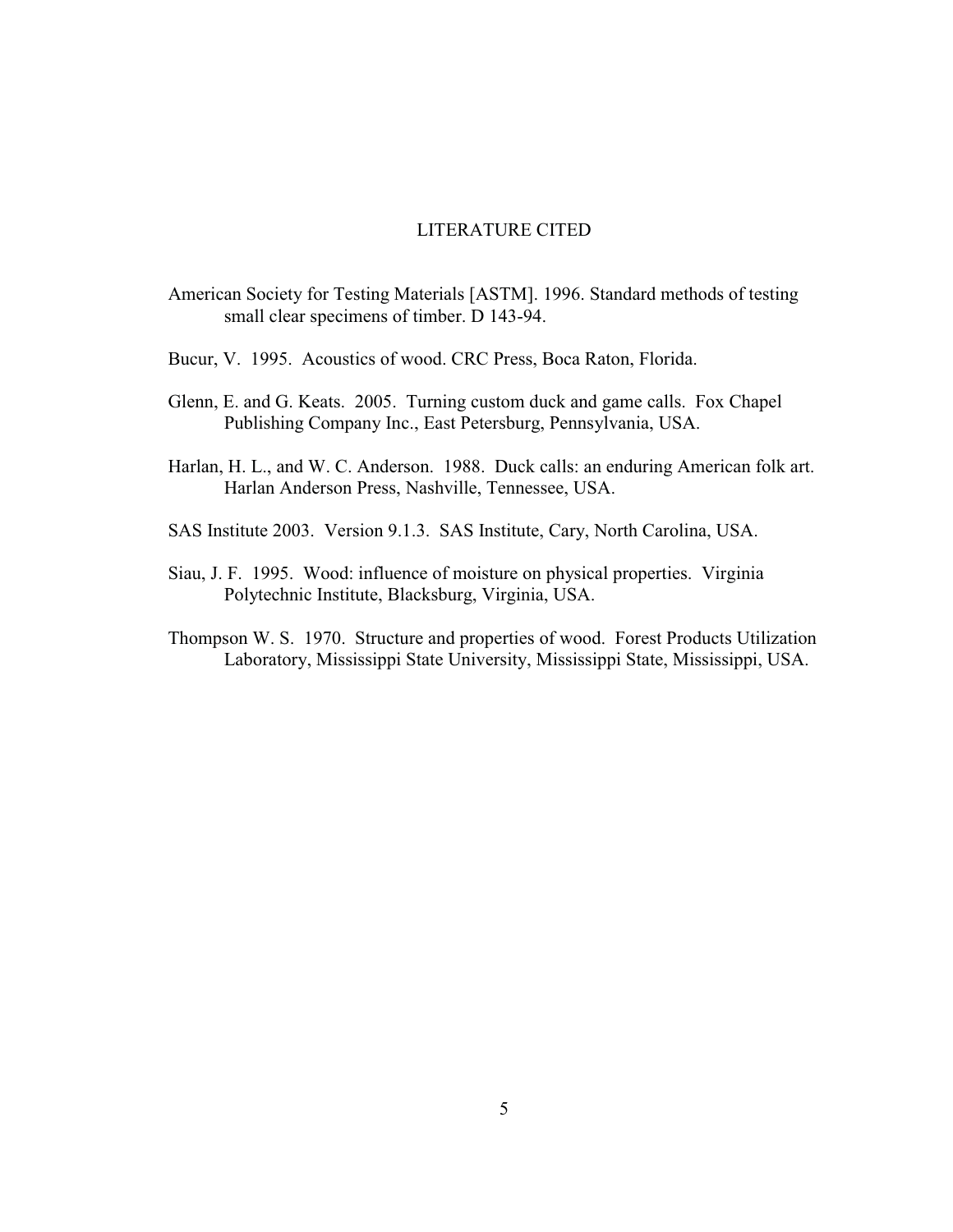Table 1.1 Means  $(\bar{x})$  and standard deviations (SD) of hardness measured in Newtons (N) for 7 species of hardwood tested at the Department of Forest Products, Mississippi State University in August 2009.

| Hardwood species    | $\overline{x}$  | SD(n)        |
|---------------------|-----------------|--------------|
| Cocobolo            | 16,180.41 $A^a$ | 2,990.46(8)  |
| <b>Bocote</b>       | 14,178.71 B     | 1,169.36(8)  |
| Pecan               | 11,454.17 C     | 1,525.85(16) |
| Osage orange        | 11,259.56 C     | 1,638.43(8)  |
| <b>Black walnut</b> | 5,184.96 D      | 543.08 (16)  |
| Red oak             | 5,164.11 D      | 439.17 (16)  |
| Yellow poplar       | 4,837.44 D      | 250.32(16)   |
|                     |                 |              |

a Means followed by unlike letters differ significantly (*P*<0.05)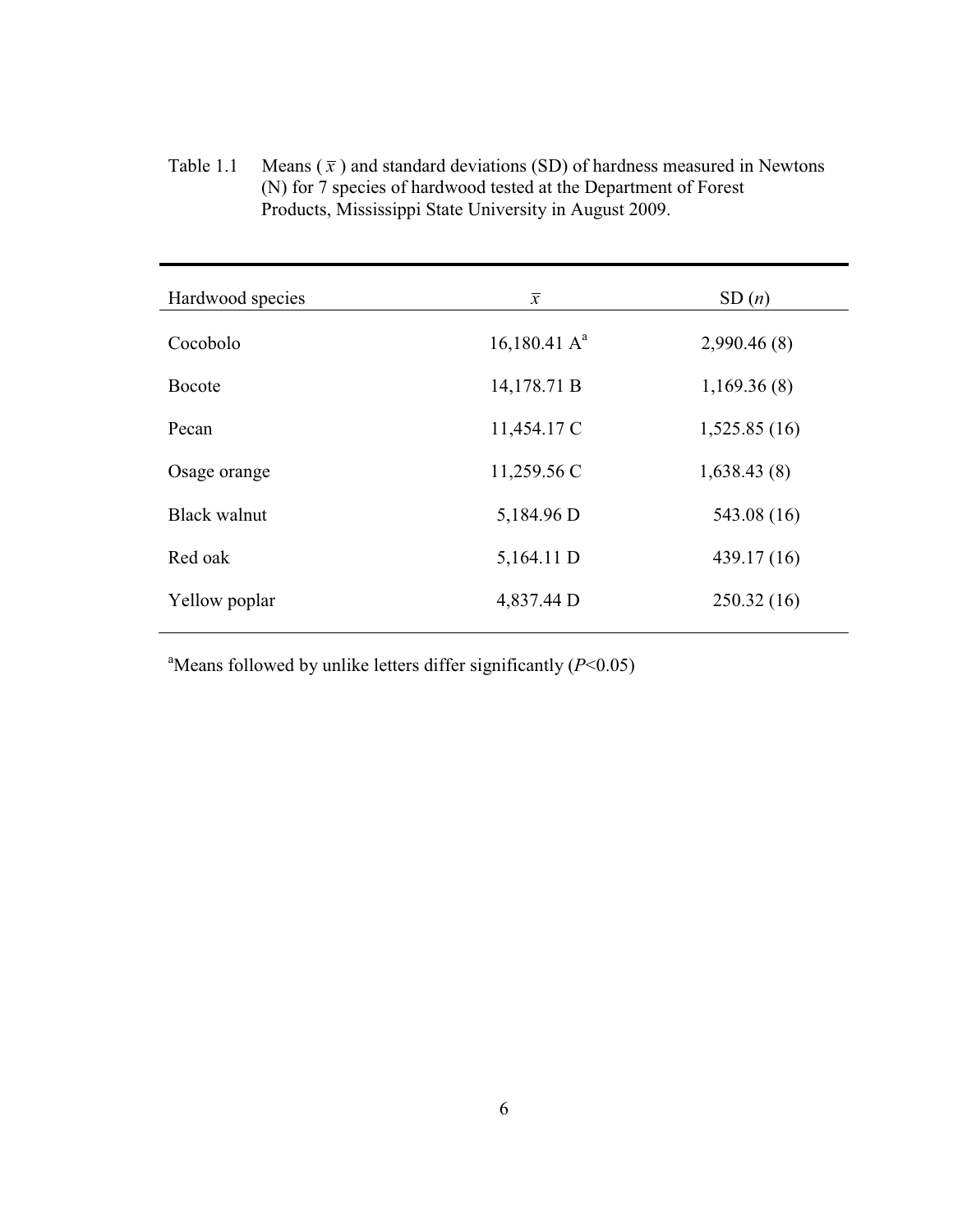#### CHAPTER II

# <span id="page-17-0"></span>ACOUSTIC COMPARISONS BETWEEN DECRESCENDO CALLS OF FEMALE MALLARDS (*Anas platyrhynchos*) AND CALLING MIMICRY BY HUMANS USING DUCK CALLS

Female mallards exhibit a diverse repertoire of vocalizations (Abraham 1974). They include decrescendos, incitation, repulsion, pre-flight, alarm, feeding (i.e., murmurs), and single and multiple quacks (Abraham 1971). The decrescendo is a common vocalization of female mallards and other female dabbling ducks (*Anas* spp.) that begins with force and loudness but gradually decreases (Morris 1982). Generally, the decrescendo consists of 5-6 notes and is onomatopoeically described as, "Quack, Quack, quack, quack, quack" with greatest amplitude in the first or second note and decreasing thereafter (Abraham 1974). Hochbaum (1955) termed it the "hail" call, perhaps having a greeting function among conspecifics on the water and in flight (Lockner and Phillips 1969). The decrescendo, feeding murmurs, and quacks often are mimicked by humans using artificial calls made of hardwood or plastic during hunting and calling events (Abraham 1971). However, extent to which mimicked calls acoustically compare to vocalizations of wild female mallards is unknown.

Duck calls originated in the 1850s and initially were simple handmade wooden or metal instruments with reeds (Harlan and Anderson 1988). Subsequently, duck call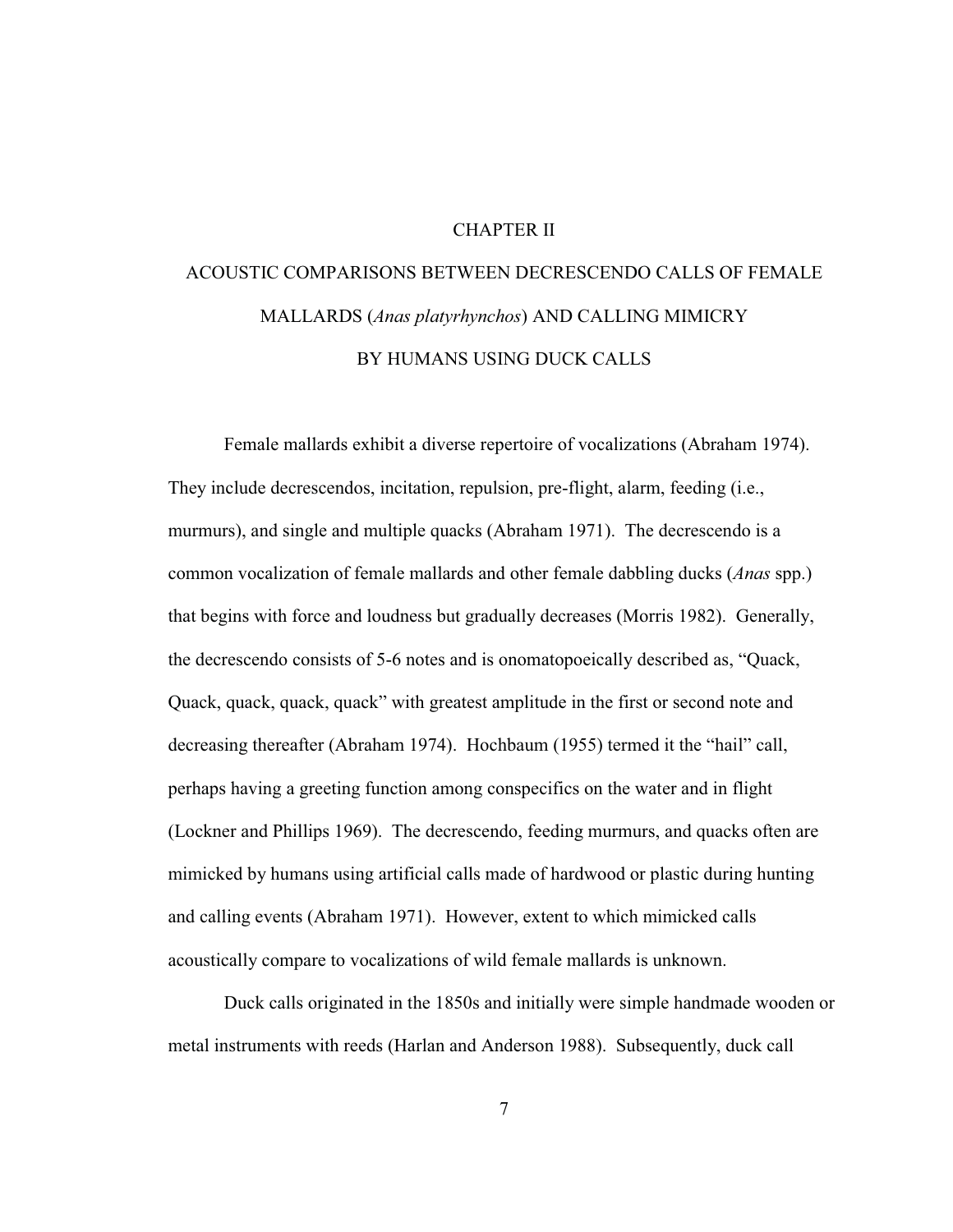manufacturing has become a multi-million dollar industry (Young 2002). Nowadays, duck calls are available in a variety of models, styles, and colors and are made of hardwood, plastic, and rubber (Harlan and Anderson 1988, Young 2002). The most commonly used call today is the Arkansas style; a four-component design consisting of a barrel, insert, reed, and cork or rubber wedge to secure the reed to the insert (Figure 2.1). The insert is the main component of this style and sets it apart from earlier designs. The insert of the Arkansas style call has the stopper (i.e., the posterior piece that fits into the barrel) and the toneboard (i.e., part of a stopper that contains the surface on which lay the reed[s]; Christensen 1994). This style has existed since the early 1900s, but didn't gain popularity until the 1940s (Harlan and Anderson 1988, Christensen 1994). The style is often referred to as the J-frame call which derives its name from the J-shape of the toneboard (Knight and Hale 1989, Christensen 1994; Figure 2.1).

Duck call makers choose dense materials that are resistant to swelling during wet and cold conditions (Thompson 1970, Siau 1995). Materials also are selected to produce possible variations in sounds and quality associated with wood or plastic properties (e.g., porosity, density, hardness), much like the production of musical instruments (Bucur 1995).

Most past studies of mallard vocalizations have been qualitative and focused on behavioral significance of different vocalizations (e.g., Lorenz 1953; Johnsgard 1965; Maley 1969; McKinney 1969, 1992). However, quantitative studies of female mallard vocalizations are rare and have focused on variation in call structure (i.e., note length and interval, number of notes), sonographic display, and seasonal frequency (Lockner and Phillips 1969, Johnsgard 1971, Caswell 1972, Abraham 1974). I am unaware of any

8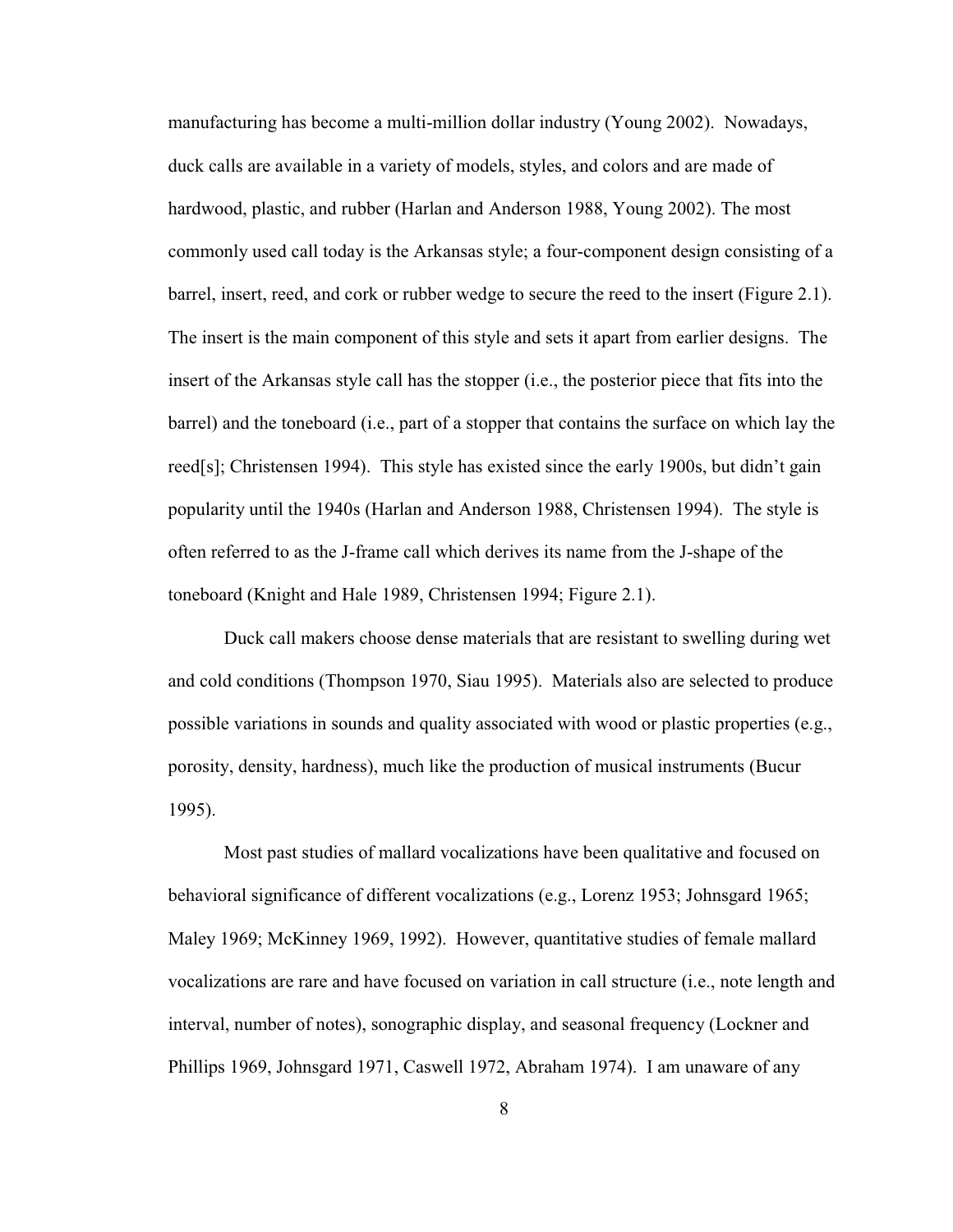<span id="page-19-0"></span> callers using wooden and acrylic duck calls to mimic wild females. I included and studies that have compared acoustic metrics of vocalizations from wild female mallards with vocalizations mimicked by humans using duck calls. Therefore, I compared acoustic metrics of field recordings of wild female mallards to recordings of experienced analyzed recordings of decrescendos only, because this vocalization is frequently mimicked by waterfowl hunters and competition callers and is the most difficult to master (Abraham 1971).

#### **STUDY AREA**

I recorded decrescendos of female mallards that used private and public wetlands in the Interior Flatwoods Region of east-central Mississippi and in the Mississippi Alluvial Valley (MAV) in western Mississippi and Tennessee. The Interior Flatwoods contains hardwood bottomland and emergent wetlands and is an important area for wintering waterfowl (Wehrle et al. 1995). The MAV also is an important region for wintering waterfowl, especially mallards (Reinecke et al. 1989). Today, dominant waterfowl habitats in the MAV include flooded croplands, moist-soil wetlands, forested wetlands, and catfish ponds (Reinecke et al. 1988).

In October – February of 2008-2009, I recorded decrescendos of female mallards within moist-soil and forested wetlands at Noxubee National Wildlife Refuge (NWR; 33°15'34.20"N, 88°47'42.87"W), Trim-Cane Wildlife Management Area (WMA; 33°31'28.31"N, 88°50'48.67"W), Dixie Hunting Club (33°41'48.52"N, 88°58'12.29"W), and Blocker's Bottom (33°19'22"N, 88°49'18"W) in east-central Mississippi and moistsoil wetlands, forested wetlands, and flooded croplands in the MAV at Coldwater NWR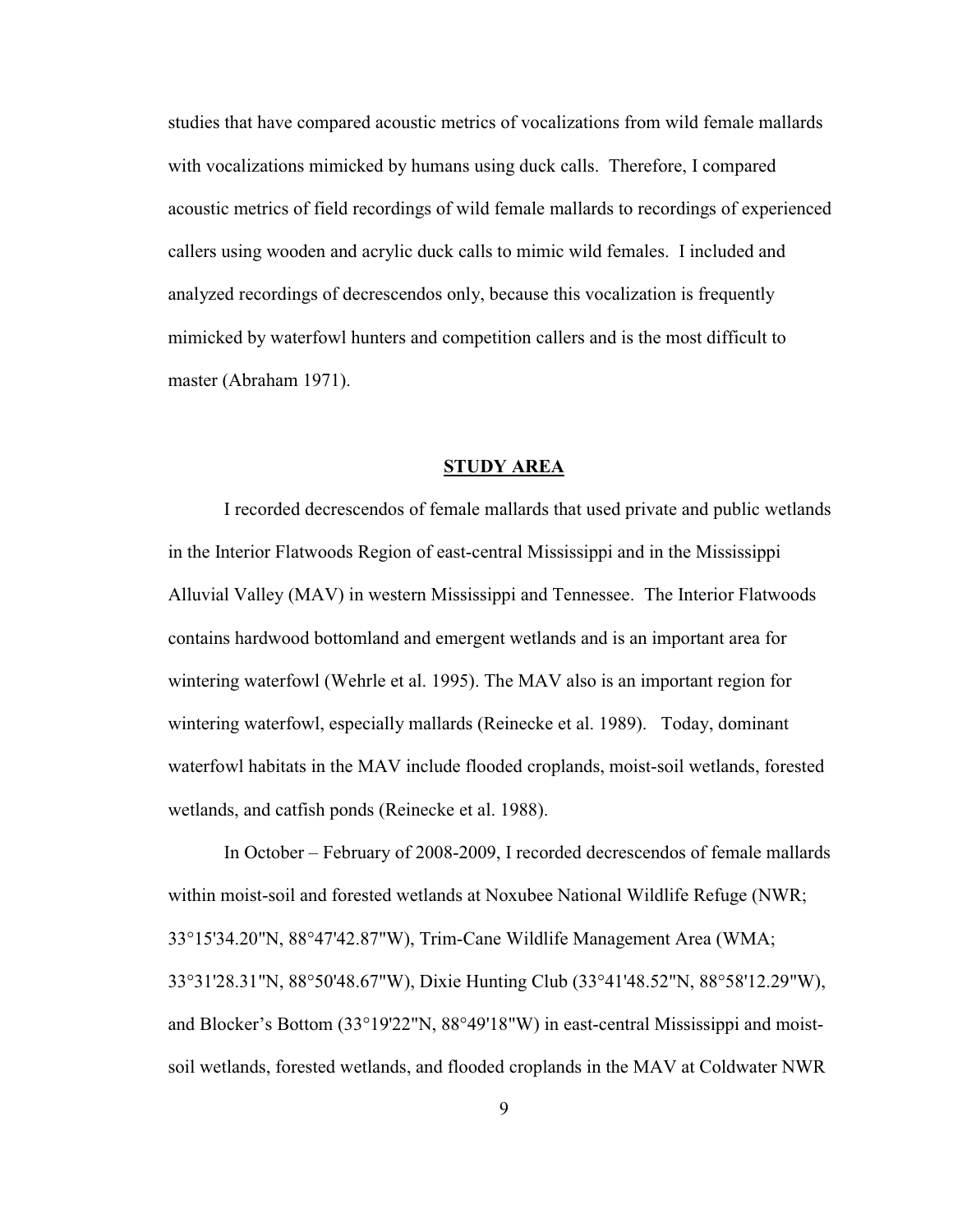<span id="page-20-0"></span>(34° 6'19.19"N, 90° 8'8.54"W), Yazoo NWR (33° 7'21.38"N, 91° 0'55.56"W), Hatchie NWR (35°30'19.45"N, 89°24'24.26"W), White Lake WMA (36° 7'9.78"N, 89°33'1.71"W), Panther Swamp NWR (32°46'21.07"N, 90°32'49.59"W), and York Woods (34° 3'55.61"N, 90° 9'32.69"W). I was unable to obtain an adequate sample of calls from individual females in each of the 3 types of aforementioned habitats ( $n \ge 30$ ; 6 Johnson 1981). Thus, I did not attempt to partition analysis of calls by habitat. However, the majority (95%) of decrescendos I recorded were emitted by female mallards that used emergent wetlands.

I recorded mimicked decrescendos produced by an experimental panel of duck callers situated outdoors at a single location at the R. Rodney Foil Plant Science Research Center (hereafter referred to as North Farm; 33°28'16.47"N, 88°46'58.81"W) on the campus of Mississippi State University. North Farm is an open agricultural area with minimal traffic and other sources of background noise that could contaminate recordings. I processed and analyzed mallard and human recordings at the Forest and Wildlife Research Center (i.e., Thompson Hall) at Mississippi State University.

#### **METHODS**

#### **Collection of Mallard Vocalizations**

I recorded 620 decrescendos emitted by female mallards during winters 2008- 2009 using a portable Marantz PMD-222 cassette recorder (Marantz America Inc., Mahwah, N.J.) with a Sennheiser ME-67 shotgun microphone (Sennheiser Electronic Co., Wedemark, Germany; Cramer and Price 2007). I only analyzed vocalizations free of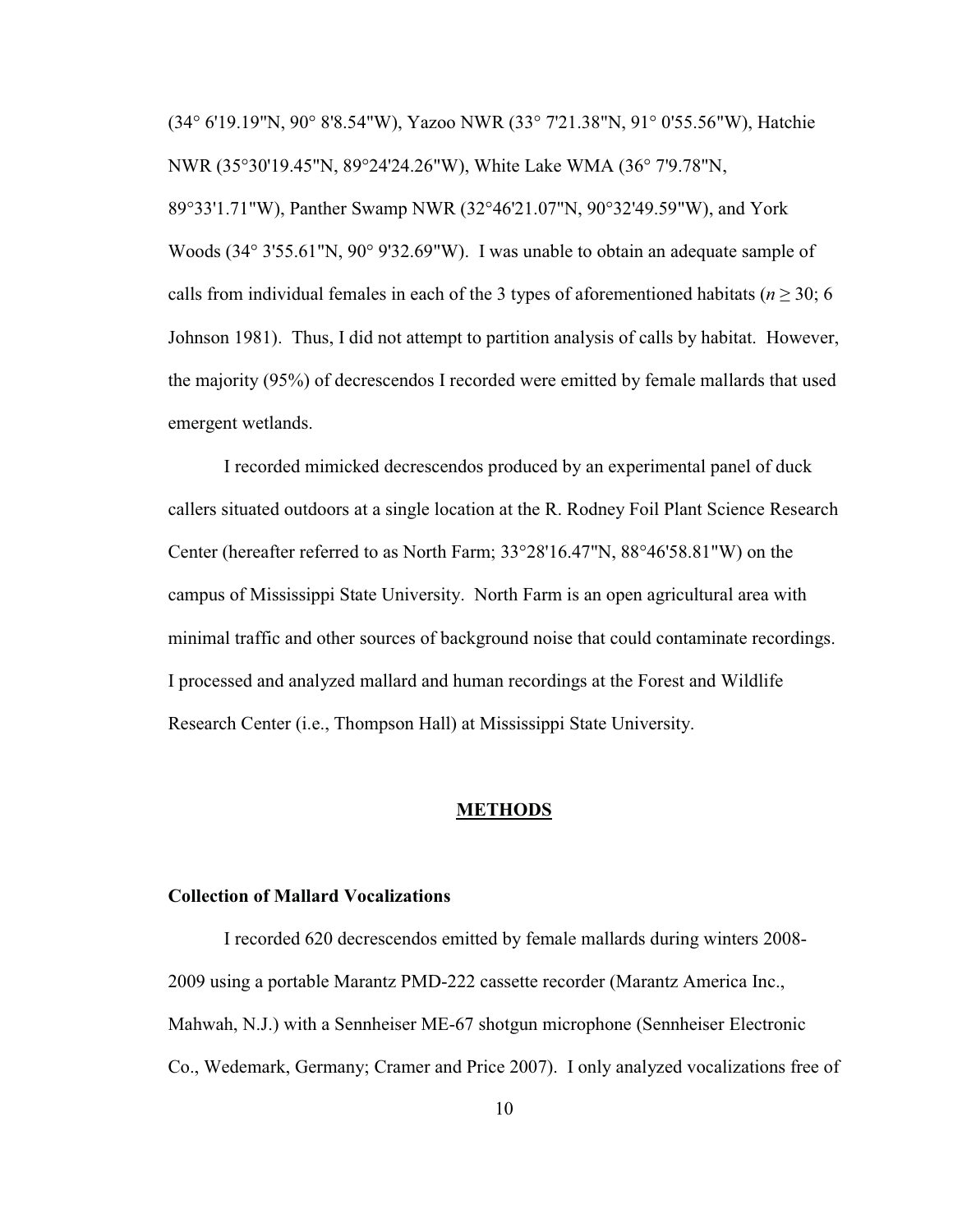<span id="page-21-0"></span>other sounds and greatest signal to noise ratio (i.e., the level of desired sound to the level of background noise; Baker and Logue 2003). I used decrescendos from 38 females whose calls were clearly discrete and not overlapping with vocalizations of ducks or other animals.

I collected decrescendos in the morning and late afternoon, when mallards are most vocal (Abraham 1974). I collected recordings in only clement weather when winds were  $\leq$ 4 on the Beaufort **6**cale. When wind was between 2 6nd 4 on the Beaufort scale, 16 equipped the microphone with a blimp style windshield (Sennheiser Electronic Co., Wedemark, Germany). I observed vocal hens while recording them to estimate recording distance. If multiple vocal hens were present and recorded, one randomly selected decrescendo was used from the group for analysis.

#### **Hardwood and Acrylic Duck Calls**

 (*Dalbergia retusa*) from South America and Central America, respectively. I used a I used duck calls made from acrylic and 7 different hardwoods by Pro-Cut Laser & Machine, SP (Sedalia, Missouri). I used native osage orange (*Maclura pomifera*), yellow poplar (*Liriodendron tulipifera*), black walnut (*Juglans nigra*), pecan (*Carya sp.),*  and red oak (*Quercus* sp.). I used exotic bocote (*Cordia alliodora*) and cocobolo bocote prototype Arkansas style call with single and double reed patterns supplied by Hardwoods Waterfowl Calls, GP (New Albany, Mississippi). The machinist at Pro-Cut Laser & Machine measured the exterior and interior dimensions of the components of the prototype and then digitally mapped them. When components were mapped, their dimensions were used to produce 3 identical calls  $(CV = 0\%)$  from each of the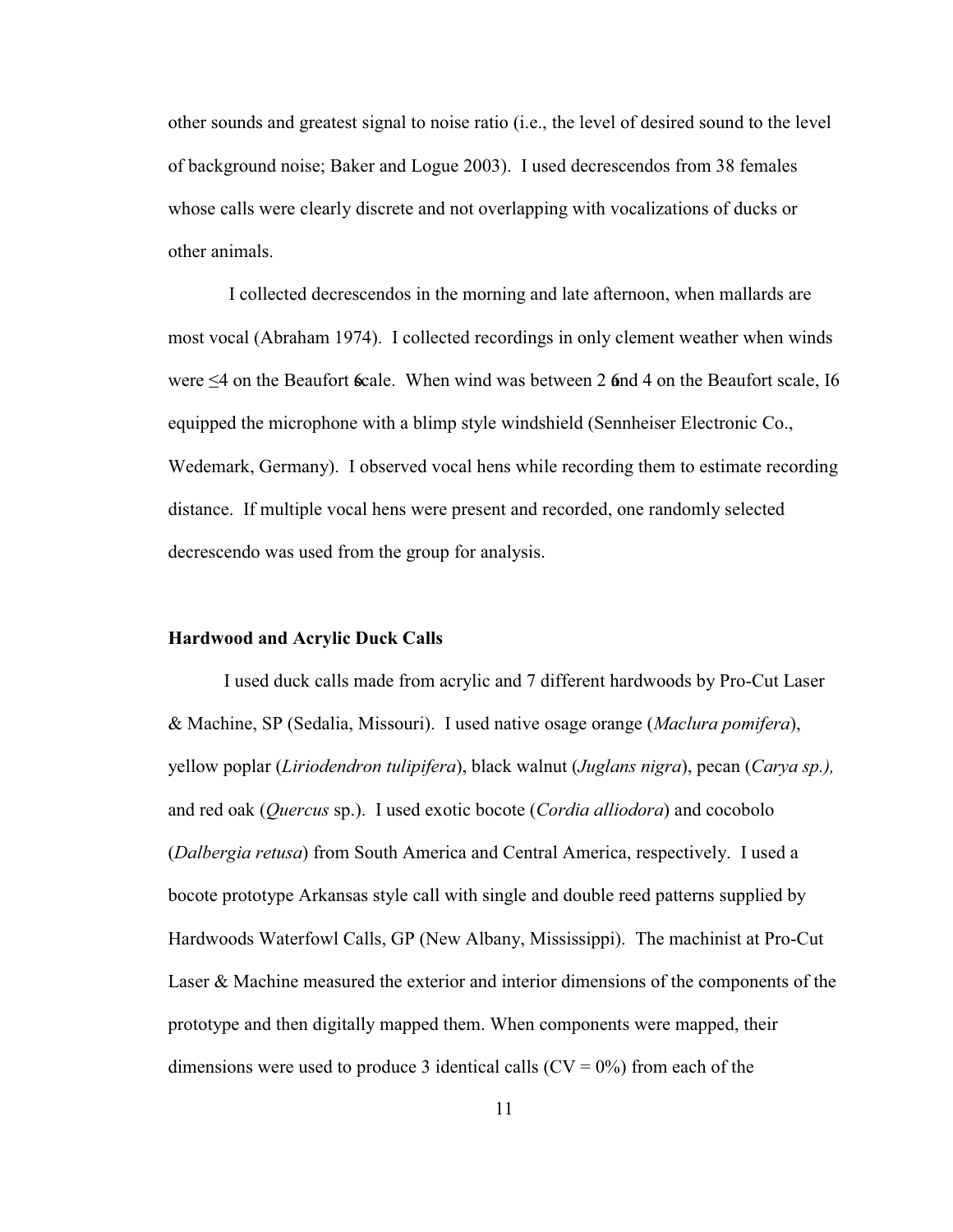<span id="page-22-0"></span>aforementioned materials using an automated lathe (Table 2.1). The tone boards were shaped using an automated mill. I measured a prototype reed to make a template and used it to produce identical reeds from sheets of 0.254-mm thick mylar. I hand cut a cork wedge for each call to hold single or double reeds tightly in place (Figure 2.1).

#### **Experimental Duck Calling Panel**

I assembled an experimental panel of 38 duck callers, equal to the number of discrete female mallard vocalizations recorded. I solicited callers through newspaper advertisements in *The Reflector* and bulletin board postings at Mississippi State University and at local waterfowl conservation venues. I asked prospective callers if they considered themselves an average to good caller, and I assumed the 38 callers represented a reasonable cross-section of duck hunters capable of calling ducks in the field. I maintained identification of callers confidential in compliance with the Mississippi State University Institutional Review Board for the Protection of Human Subjects in Research (IRB). I escorted each caller to the North Farm for a recording session. Before recording each caller, I randomized the order that each duck caller would blow each of the 8 different hardwood and the acrylic calls, so sequence of call use and type of call were not confounded. I used 3 replicate calls of each type and randomly selected one of these for each caller. Additionally, I determined randomly the sequence that callers used single or double reeds in each of the 8 calls. Next, I asked each caller to listen to a tape recording of the decrescendo of a randomly selected female from the group of 38 mallards and mimic the recording using each of the 16 combinations of experimental calls (i.e., 7 hardwoods and 1 acrylic  $[n = 8]$ , each blown with a single and double reed  $[n = 2]$ ). I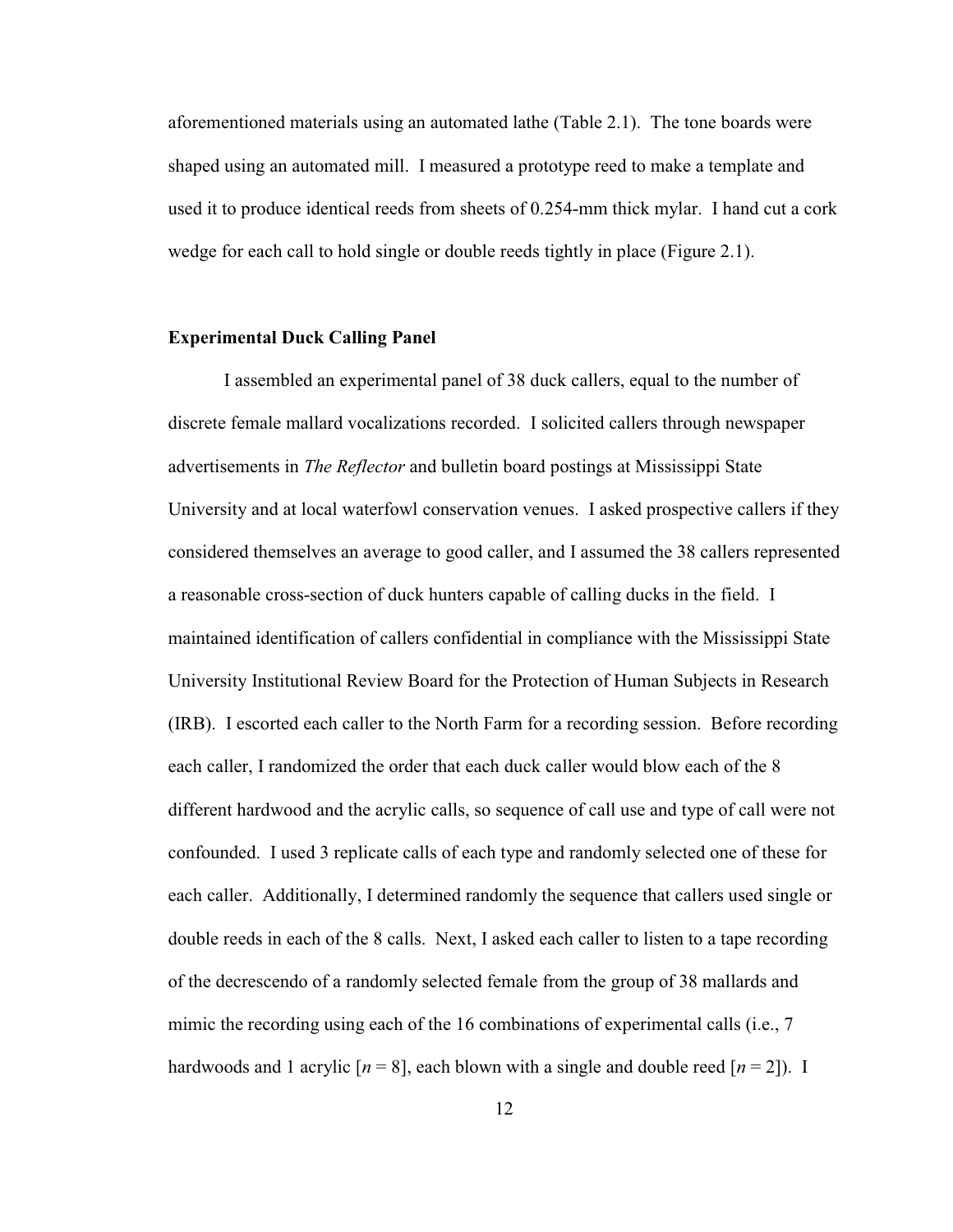<span id="page-23-0"></span>located callers approximately 46 m from the microphone for recording, because most female mallard decrescendos were recorded near this distance. I used the same equipment and weather criteria for recording callers and female mallards in the field.

#### **Sound Analysis**

 and duck callers to digital format at a sampling rate of 44.1 kHz. I used Audacity ® I converted analog sound data from cassette recordings of live female mallards software to select and extract individual decrescendos of female mallards and mimics of callers for analysis. I conducted analysis at the syllable or "note" level (Baker and Logue 2003). Female mallard decrescendos may emit  $1 - 20$  notes (Abraham 1974), but I only analyzed the first 5 notes of decrescendos because this number of notes most frequently vocalized in decrescendos by the 38 recorded females (i.e., 42%; Figure 2.2).

I used multi-taper spectral analysis (MTSA) to evaluate the following 5 acoustic metrics of each note using SOUND ANALYSIS PRO ® software: (1) Wiener entropy, (2) pitch goodness, (3) pitch, (4) mean frequency, and (5) frequency modulation. Wiener entropy measures the randomness or amount of variation in a wave of a sound or in the case of a mallard decrescendo, "the degree of rasp" (Ho et al. 1998). Pitch goodness is the derivative-cepstrum calculated for harmonic pitch. Pitch Goodness can be defined more simply as a measure of how periodic a sound is (Tchernichovski et al. 2000, Day et al. 2008). Pitch is the fundamental frequency of a sound (Tchernichovski et al. 2000). Frequency modulation is a measurement of the slope of the frequency contour (Tchernichovski et al. 2000, Baker and Logue 2003). I isolated and removed background noises (i.e., other bird vocalizations, frogs, etc.) from each sample before obtaining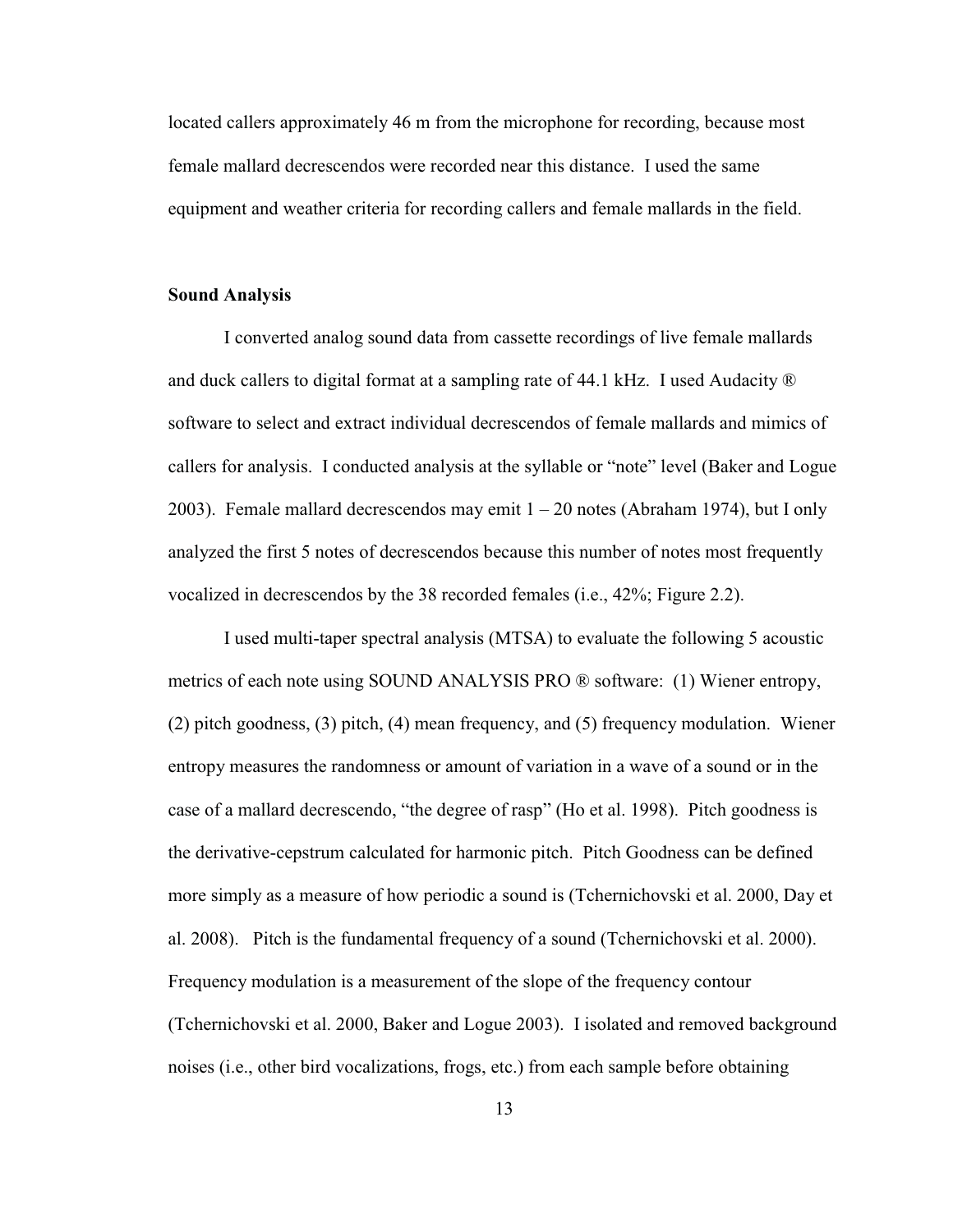<span id="page-24-0"></span>values of these metrics for the notes by adjusting the amplitude and entropy scales in Sound Analysis Pro ® until only the notes produced by the callers or mallards were recognized. I obtained values for each of the metrics by highlighting each note in Sound Analysis Pro®. I then averaged each of the metrics across the 5 notes for each mallard and caller for statistical analysis.

#### **Statistical Analyses**

 Kaminski 1992, Freund and Littell 2000). I evaluated data for multivariate normality by groups ( $\alpha$  = 0.10, PROC DISCRIM; SAS Institute In6. 2003). The chi-square value was I assessed multicollinearity among acoustic metrics of all 16 caller groups and the group of female mallards using Pearson's correlation coefficients (PROC CORR, SAS Institute Inc. 2003) and variance inflation factors (VIF; PROC REG, SAS Institute Inc. 2003). Multicollinearity is evident when VIF is  $\geq$ 10 (Meyers 1990, Dubovsky and examining histograms, residual plots, and Shapiro-Wilk's goodness-of-fit test and determined the data did not follow a multivariate normal distribution. I transformed data by squaring values and using Box-Cox and  $log_{10}$  procedures (Johnson and Wichern 2007). I compared outcomes of statistical analyses using transformed and untreated data. I subjected acoustic metrics for all 16 duck call-reed combinations and female mallards to discriminant function analysis (PROC DISCRIM, DFA; SAS Institute Inc. 2003). I used a chi-square test to determine if variance-covariance matrices were homogeneous among significant  $(P<0.001)$ , thus I used the within covariance matrices in the DFA. I used multivariate analysis of variance (MANOVA) in DFA to test the null hypothesis of no difference  $\alpha$  = 0.05) in a coustic 6 metrics among the 16 call-reed groups and the reference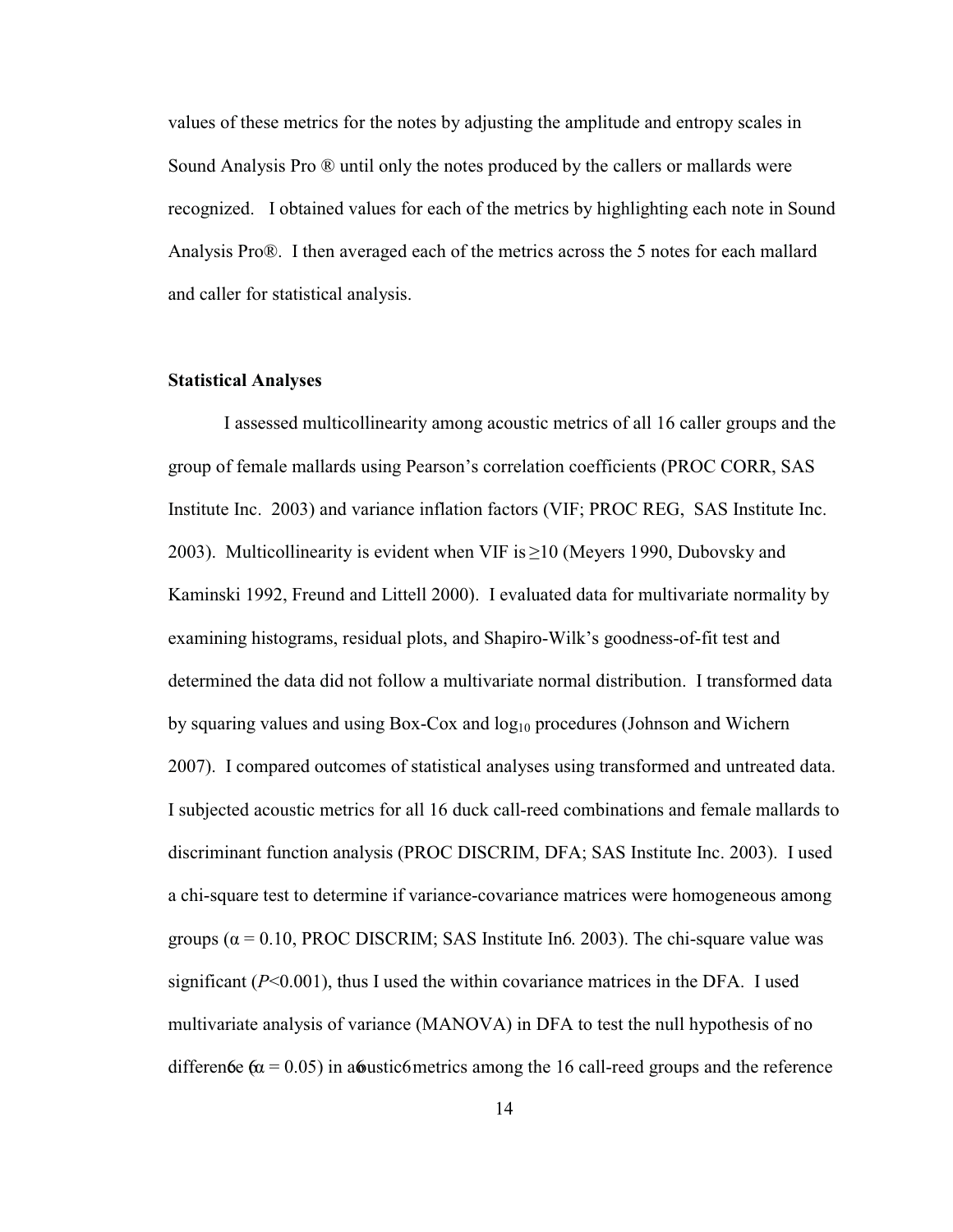<span id="page-25-0"></span>group of female mallards. Considering the16 groups of duck call-reed combinations, each with 38 duck callers, plus the reference group of 38 female mallards, I amassed 646 analytical units (i.e., 17 treatment groups x 38 replicates  $= 646$ ), which is considered an adequately large sample size for use of DFA (Wahl and Kronmal 1977, Johnson 1981, Williams and Titus 1988). To determine which duck call-reed combinations were most similar acoustically to female mallards, I determined the frequency of occurrence of observations from each call-reed group that was classified by DFA as being a member of the mallard group and pair-wise generalized square distances of each call-reed group to the group of female mallards. Additionally, I plotted a discriminant function scatter plot using Systat ® to depict female mallard and call-reed groups. I used the first 2 DFs as the axes to plot group positions in discriminant space, because 89.48% of the variation in acoustic metrics among mallard and call groups was explained by these functions. I also plotted a 95% confidence ellipse around the group of female mallards to depict variability in acoustic metrics among female mallards. I used the standardized canonical coefficients (CC) to determine relative importance of different acoustic metrics in determining group position and separation along axes (McGarigal et al. 2000).

#### **RESULTS**

None of the acoustic metrics were very correlated with each other  $(-0.15 \leq 6 \leq 6$  $0.61$ ;  $1.104 \leq$  VIF  $\leq$  1.703; Table 2.2). Transformation did not normalize **6** coustical data 6 (*P* < 0.05; Shapiro-Wilk's Test). Nevertheless, MANOVA and DFA produced the same outcomes with transformed and untransformed data; therefore, the following results are based on analyses of untransformed data.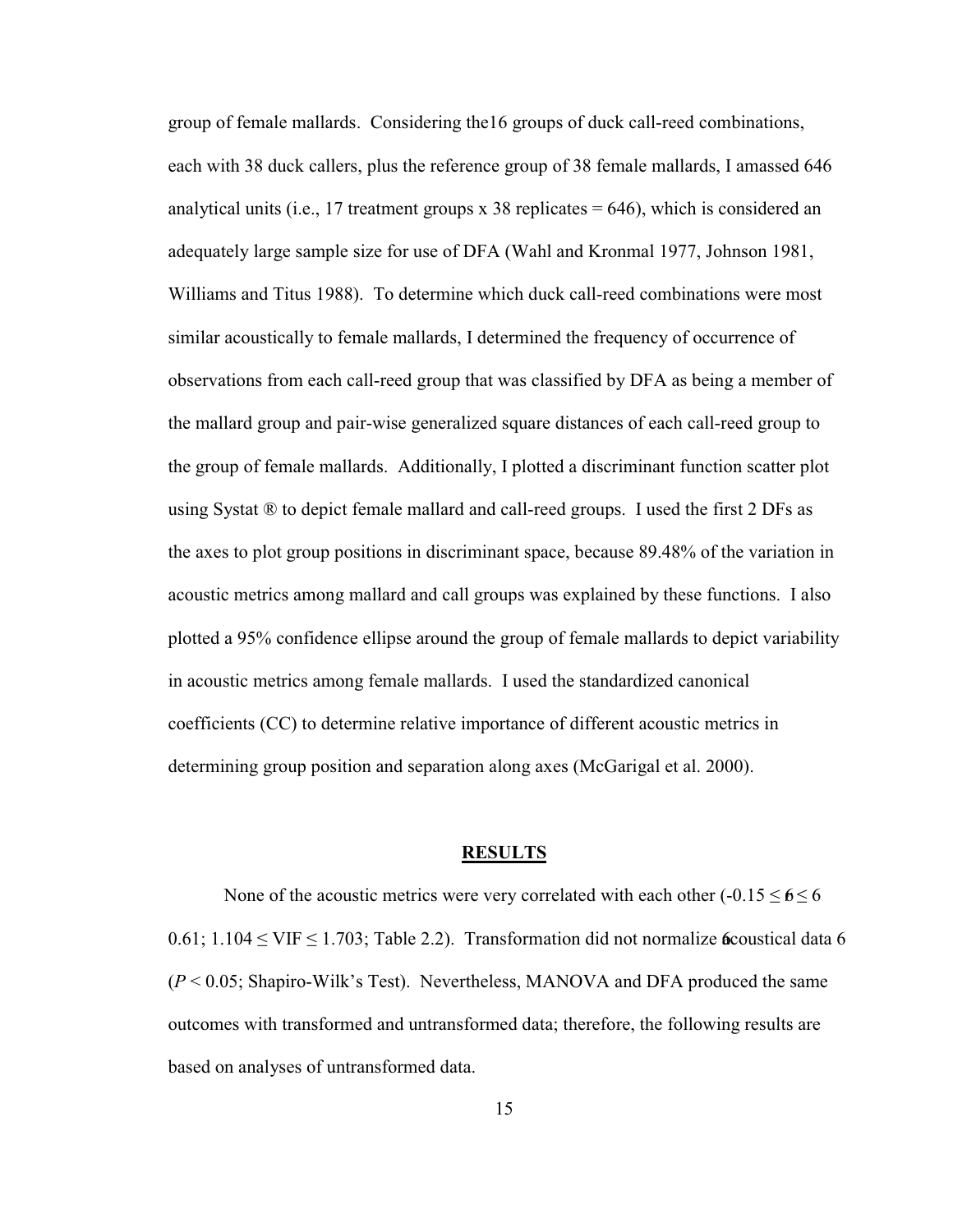<span id="page-26-0"></span>The female mallard group and the 16 duck call-reed combinations differed based on the 5 acoustic metrics (MANOVA, Wilks'  $\lambda = 6.76$ ;  $F_{17, 80} = 2.20$ ;  $P \le 0.001$ ). 6 Pitch (CC = 0.64, along DF 1, frequency modulation (CC = -0.96 along DF 1), Pitch goodness ( $CC = -0.77$ , along DF 2), and mean frequency ( $CC = 1.02$ , along DF 2) were important in separating groups (Figure 2.3). Female mallards were classified correctly by DFA (i.e., classification error  $= 3\%$ ), whereas call-reed groups generally were misclassified (i.e., classification error =  $84\%$ ; Figure 2.3). Additionally, 96% of the 38 female mallard decrescendos were within a 95% confidence ellipse of the acoustic metrics for the mallard group (Figure 2.3). Except for oak calls, calls produced with double reeds were classified more frequently as mallard calls than calls with single reeds within a material type (Table 2.3). The pair-wise generalized squared distances from the mallard group were used to rank call-reed groups when ties in frequency of occurrence occurred (Table 2.3). Based on DFA classification statistics, the top 10 call-reed combinations in acoustic similarity to female mallards were cocobolo double reed, osage orange double and single reeds, pecan double reed, acrylic double reed, bocote double reed, oak double reed, cocobolo single reed, oak single reed, and walnut double reed (Table 2.3).

#### **DISCUSSION**

Duck calls are known to have existed since the late 1800s (Harlan and Anderson 1988). Since use of live ducks as decoys was outlawed in 1935, duck call manufacturers have strived to fabricate calls that can produce realistic sounds when properly blown by humans (Glenn and Keats 2005). However, to my knowledge, no research has compared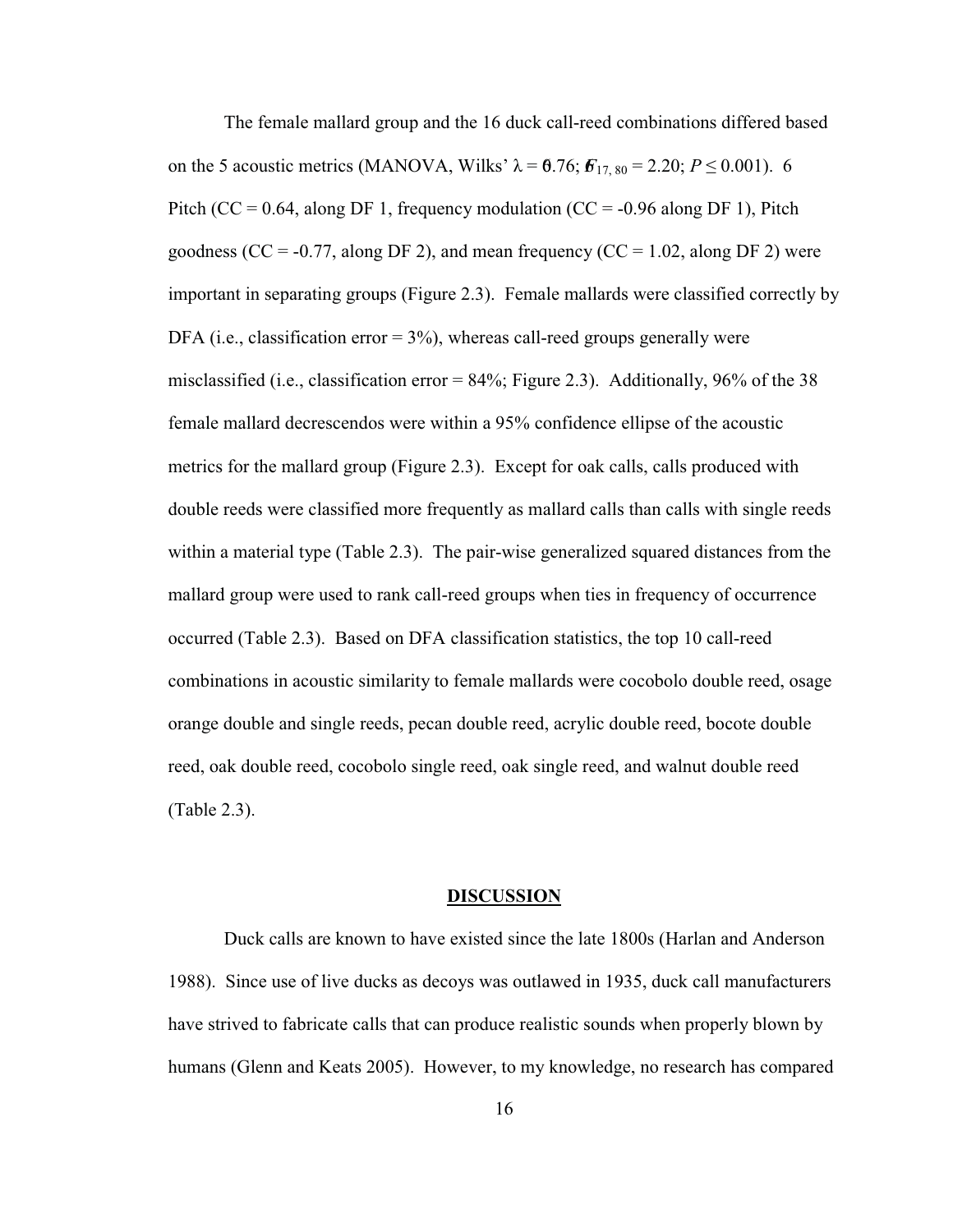acoustic similarities between vocalizations by live female mallards and mimics produced by humans using duck calls. Apparently, my research is first to provide a ranking in acoustical similarity between 16 combinations of hardwood and acrylic calls, with single and double reeds, blown by a panel of humans (hereafter referred to as duck callers) and decrescendo calls of wild female mallards. The following discussion focuses on my arbitrary selection of the top 10 calls in acoustical similarity to live mallards (Table 2.3).

 with IRB, I did not collect or analyze any data from the duck callers on their calling ability (e.g., calling and hunting experience, age). I merely assumed the 38 duck callers One may argue that calling ability could play a more significant role in successfully mimicking female mallards than material type. However, in compliance represented a typical cross-section of duck callers and hunters capable of vocally attracting ducks in the field. Therefore, perhaps the top 10 call-reed types facilitate mimicry of "mallard-like" sounds by duck callers, given that all call types tested in this study were capable of mimicking sounds acoustically similar (i.e., observations classified as mallards) to female mallards but not in as great a frequency as the top 10 calls.

Given that the materials used to fabricate calls in top 10 were harder materials, material type may influence callers' ability to mimic sounds acoustically similar to those emitted by female mallards. Composition of materials used to make the top 10 calls were denser and harder (See Chapter I), especially the top 6 calls which were made of the hardest of all 8 materials used in the study (i.e., acrylic, cocobolo, bocote, pecan, and osage orange; see Chapter I). Red oak was one of the only calls in the top 10 that did not share these properties; however, the roughness of the tone board and the barrel interior, due to pore structure (i.e., distribution and size of pores [Hoadley 1990]) of red oak,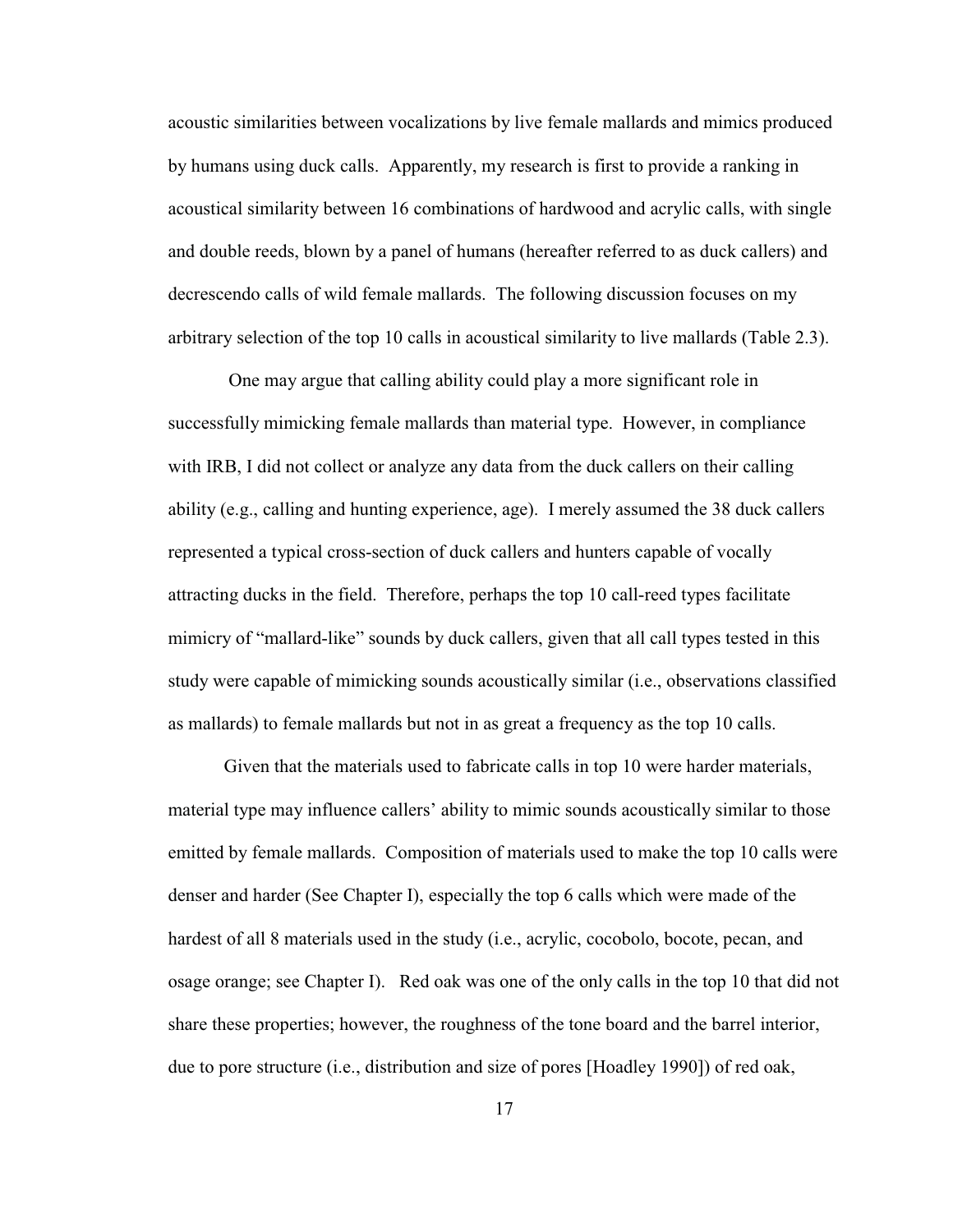possibly with similar or better results than mine. For example, duck call manufacturers in likely affected vibration of the reed(s) and female mallard-like sound quality when blown by callers. Hardness is a good indicator of density (Rowell 2005), which is the single best predictor of other wood properties (e.g., workability, strength, etc.; Amstrong et al. 1984). Thus, call makers could use other wood species to manufacture duck calls North America may be wise to seek and use wood species with similar density and hardness values to the 5 species that performed well in this study (e.g., persimmon; *Diospyros virginiana*). Additionally, wood species could be sought that may exhibit superior acoustic performance or superior moisture stability, aesthetics, durability, and other attributes. These are issues for further investigation beyond the scope of this study.

Another question for future research is to identify what other wood properties may be influencing the acoustic performance of calls, such as pore structure. Pore structure could play a significant role in acoustic performance. Two species in this study that performed well but were of different rankings were osage orange and red oak, both of which are ring porous (i.e., hardwoods with large pores in the springwood and small pores in heartwood). However, osage orange pores are packed with tyloses (i.e., bubblelike structures in the vessels) which are mostly absent in red oak pores (Hoadley 1990). The absence of tyloses in red oak may influence the call to absorb more sound, causing it to be harder to blow and affecting sounds produced.

Lastly, given that duck calls equipped with double reeds performed acoustically superior within a material type than those equipped with single reeds suggests that reed type influences performance of a duck call. Based upon my results I would recommend that duck call manufacturers use acrylics and the harder wood species (i.e., cocobolo,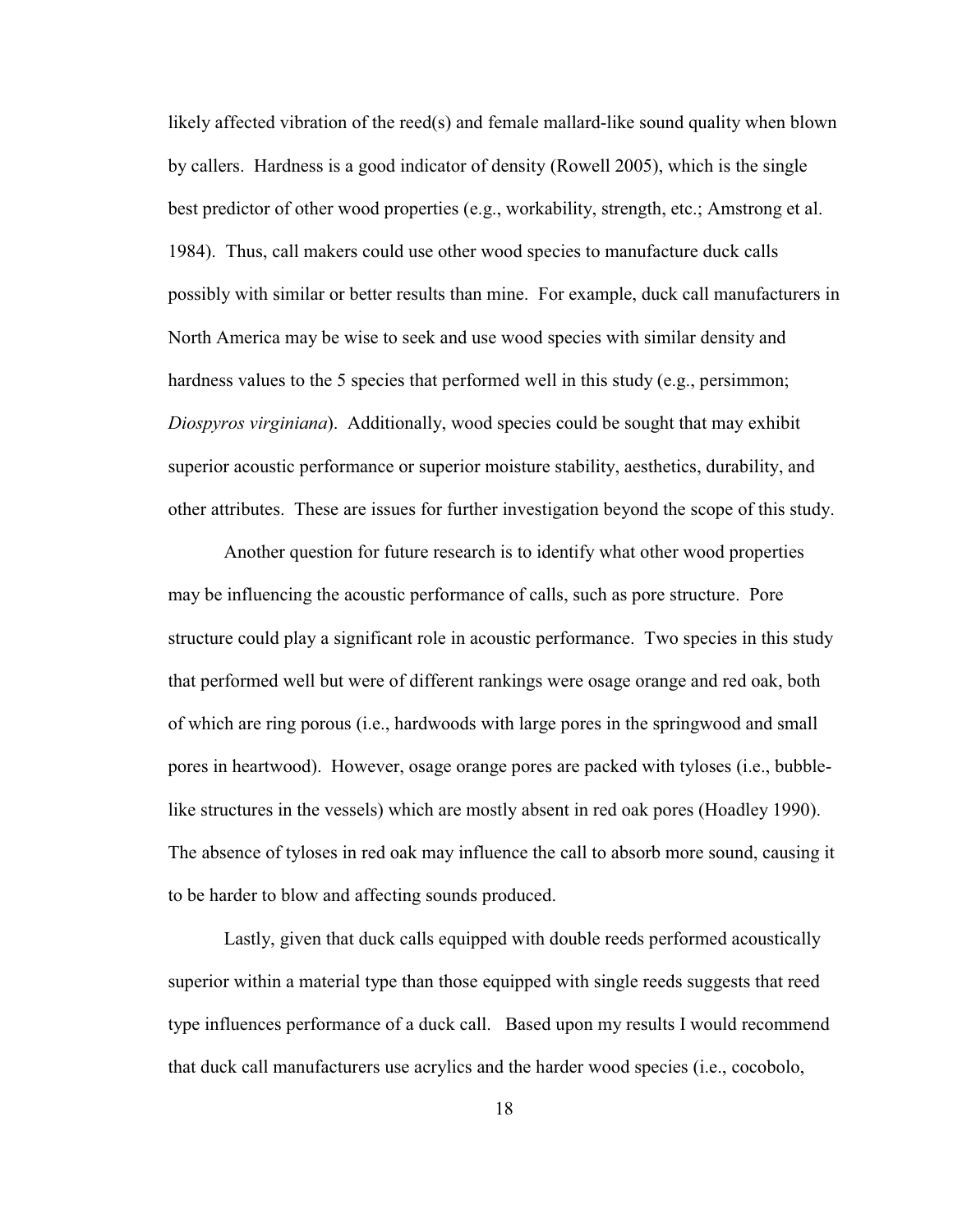recognizing that double reed calls generally performed better in this study. I also would osage orange, pecan, oak, and bocote) with single or double reeds for callers' choice, recommend that further investigation be made to determine other mechanical properties (e.g., porosity) or reed designs that influence the acoustic performance of artificial duck calls.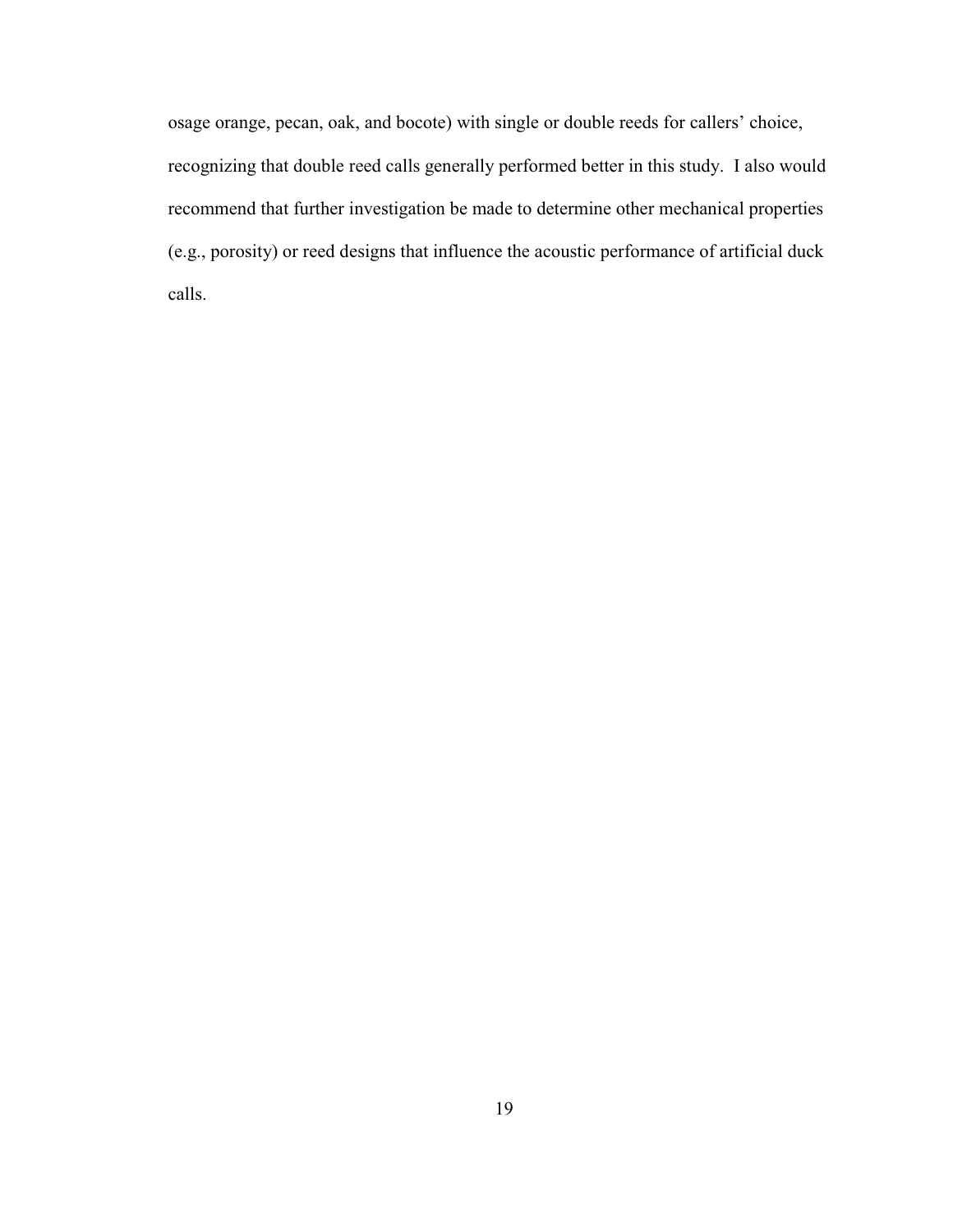#### LITERATURE CITED

- <span id="page-30-0"></span>Abraham, R. L. 1971. An analysis of mallard vocalizations. Thesis, University of Minnesota, St. Paul, Minnesota, USA.
- Abraham, R. L. 1974. Vocalizations of the mallard. Condor 76:401-420.
- several mechanical properties of some woods. Wood Science Technology Amstrong, J. P., C. Skaar, and C. deZeeuw. 1984. The effect of specific gravity on 18:137-146.
- Baker, M. C., and D. M. Logue. 2003. Population differentiation in a complex bird sound: a comparison of three bioacoustical analysis procedures. Ethology 109:223-242.
- Bucur, V. 1995. Acoustics of wood. CRC Press, Boca Raton, Florida, USA.
- Caswell, F. D. 1972. The development of acoustical communication in the mallard (*Anas platyrhynchos*). Thesis, University of North Dakota, Grand Forks, North Dakota, USA.
- Christensen, R. D. 1994. Duck calls of Illinois, 1863-1963. Northern Illinois University Press, DeKalb, Illinois, USA.
- Cramer, E. R. A., and J. J. Price. 2007. Red-winged blackbirds *Ageliaus phoeniceus*  respond differently to song types with different performance levels. Journal of Avian Biology 38: 122-127.
- Day, N. F., A. K. Kinnischtzke, M. Adam, and T. A. Nick. 2008. Top-down regulation of plasticity in the birdsong system: "premotor" activity in the nucleus HVC predicts song variability better than it predicts song features. Journal of Neurophysiology 100: 2956-2965.
- Dubobksy, J. A., and R. M. Kaminski. 1992. Waterfowl and American coot habitat associations with Mississippi catfish ponds. Proceedings of the Annual Conference of Southeastern Association of Fish and Wildlife Agencies 46: 10-17.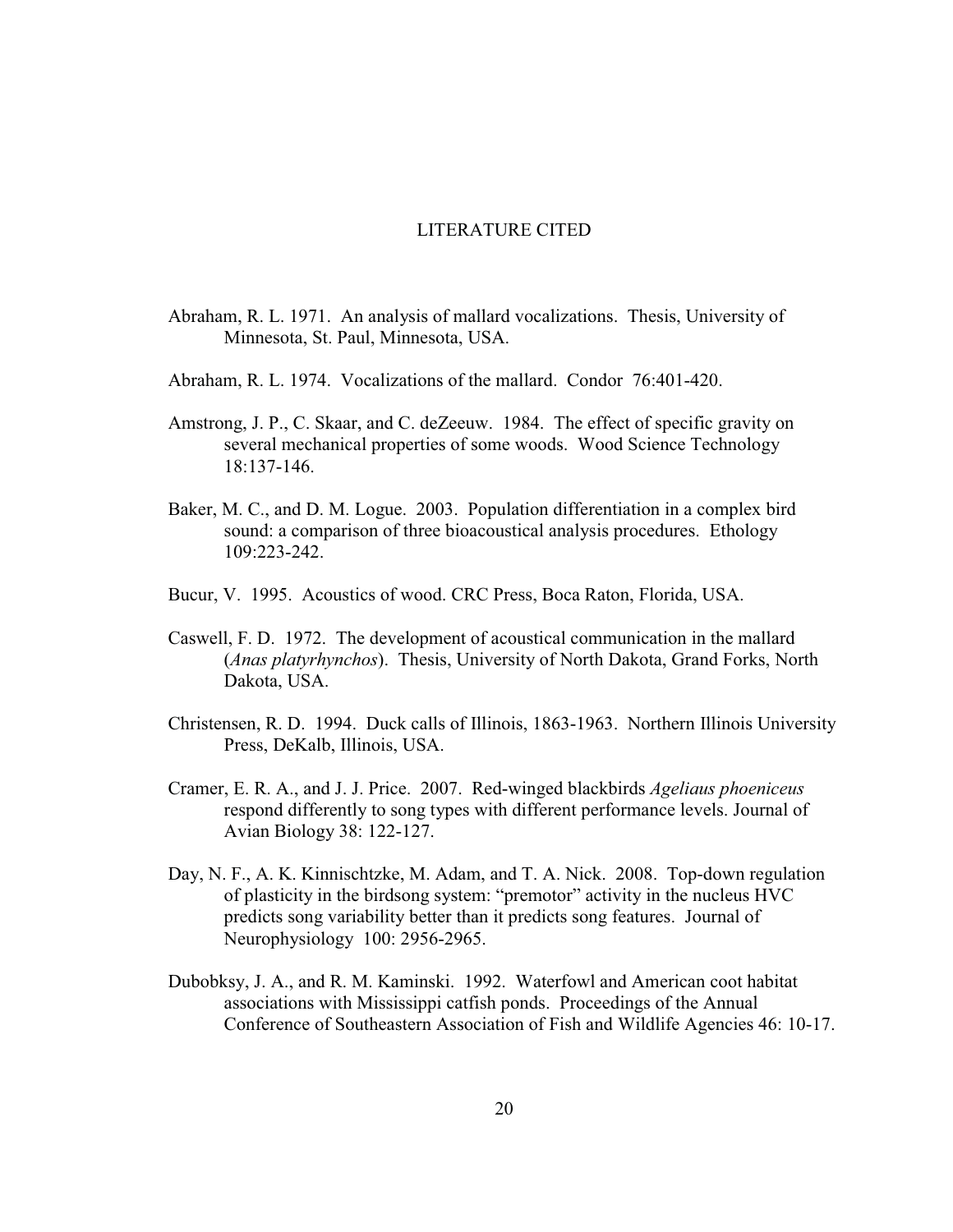- Freund, R. J., and R. C. Littell. 2000. SAS system for regression,  $3<sup>rd</sup>$  edition. SAS Institute Inc., Cary, North Carolina, USA.
- Glenn, E. and G. Keats. 2005. Turning custom duck and game calls. Fox Chapel Publishing Company Inc., East Petersburg, Pennsylvania, USA.
- Harlan, H. L., and W. C. Anderson. 1988. Duck calls: an enduring American folk art. Harlan Anderson Press, Nashville, Tennessee, USA.
- Ho, C. E., B. Pesaran, M. S., Fee, and P. P. Mitra. 1998. Characterization of the structure and variability of zebra finch song elements. Proceedings of the Joint Symposium on Neural Computation 5:76-83.
- Hoadley, R. B. 1990. Identifying wood. The Taunton Press, Inc., Newtown, Connecticut, USA.
- Hochbaum, H. A. 1955. Travels and traditions of waterfowl. University of Minnesota Press, Minneapolis, Minnesota, USA.
- Johnsgard, P. A. 1965. Handbook of waterfowl behavior. Cornell University Press, Ithaca, New York, USA.
- Johnsgard, P. A. 1971. Observations on sound production in the Anatidae. Wildfowl Trust Annual Report 22:46-59.
- Johnson, D. H. 1981. How to measure a statistical perspective. Pages 53-58 *in* D. E. Capen, editor. The use of multivariate statistics in studies on wildlife habitat. U.S. Forest Service General Technical Report RM-87.
- Johnson, R. A.. and D. W. Wichern. 2007. Applied Multivariate statistical analysis. Pearson Education, Inc., Upper Saddle River, New Jersey, USA.
- Knight, H. W., and D. E. Hale Game call. U.S. Patent 4,888,903 December 26, 1989.
- Lockner, R., and R. Phillips. 1969. A preliminary analysis of the decrescendo call in female mallards (*Anas platyrhynchos* L.). Behaviour 35:281-287.
- Lorenz, K. 1953. Comparative studies on the behaviour of the Anatinae. Aviculture Magazine 57:1-87.
- Maley, M. J. 1969. Electrical stimulation of agonistic behavior in the mallard. Behaviour 36:138-160.
- Mansfield, E. R., and B. P. Helms. 1982. Detecting multicollinearity. The American Statistician 36:158-160.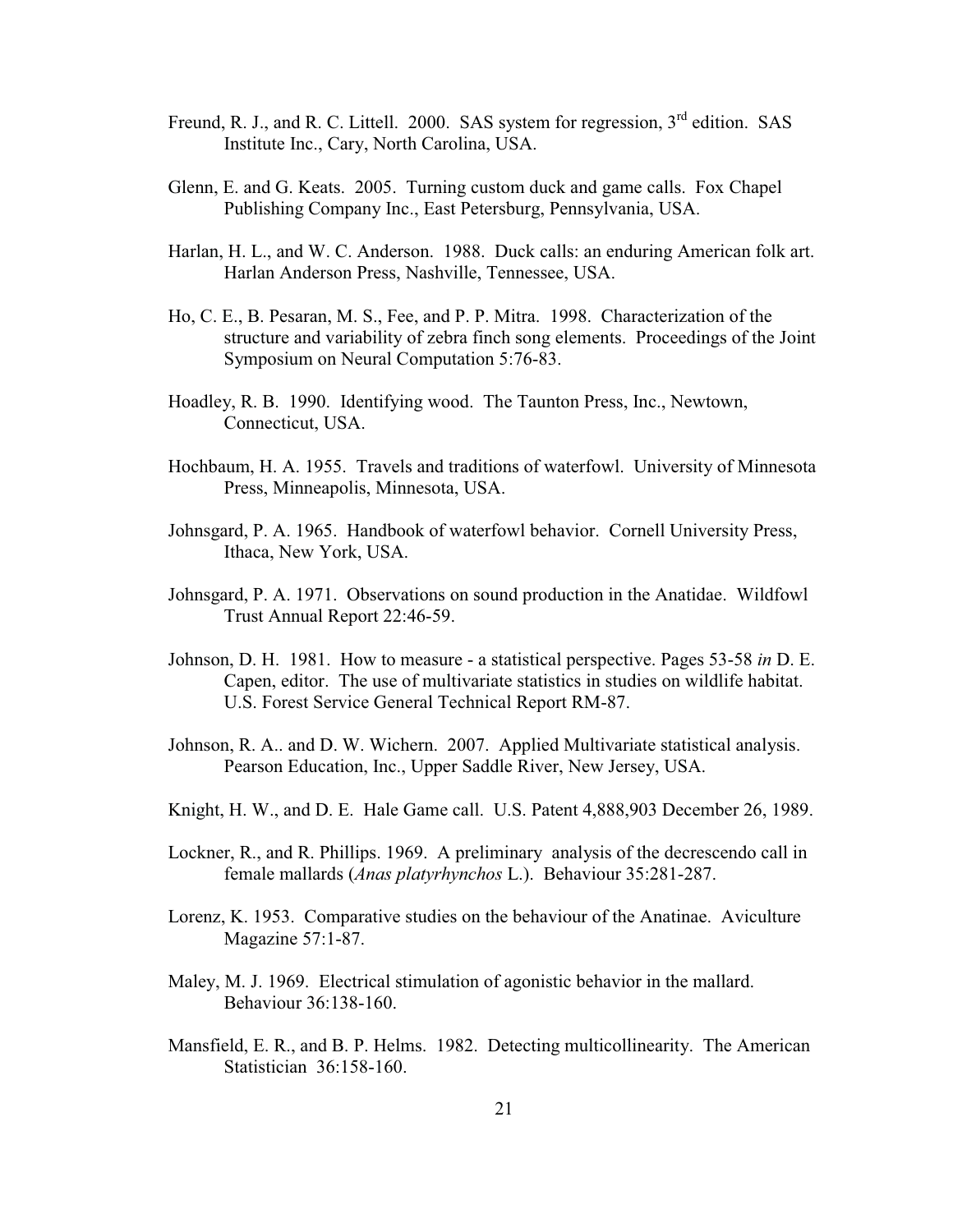- McGarigal, K., S. Cushman, and S. Stafford. Multivariate statistics for wildlife and ecology research. Springer-Verlag, New York, New York, USA.
- McKinney, F. 1969. The behaviour of ducks. Pages 593-626 *in* E. E. Hafez, editor. The behaviour of domestic animals. William & Wilkins Co., Baltimore, Maryland, USA.
- McKinney, F. 1992. Courtship, pair formation, and signal systems. Pages 214-250 *in* B. D. Batt, A. D. Afton, M. G. Anderson, C. D. Ankney, D. H. Johnson, J. A. Kadlec, and G. L. Krapu, editors. Ecology and management of breeding waterfowl. University of Minnesota Press, Minneapolis, Minnesota, USA.
- Meyers, R. H. 1990. Classical and modern regression with applications,  $2<sup>nd</sup>$  edition. PWS-Kent Publishing Company, Boston, Massachusetts, USA.
- Morris, W. 1892. The American heritage dictionary,  $2<sup>nd</sup>$  edition. Houghton Mifflin Company, Boston, Massachusetts, USA.
- water conditions on mallards wintering in the Mississippi Alluvial Valley. Pages Reinecke, K. J., R. C. Barkley, and C. K. Baxter. 1988. Potential effects of changing 325-337 *in* M. W. Weller, editor. Waterfowl in winter. University of Minnesota Press, Minneapolis, USA.
- Reinecke, K. J., R. M. Kaminski, D. J. Moorehead, J. D. Hodges, and J. R. Nassar. 1989. Mississippi Alluvial Valley. Pages 203-247 *in* L. M. Smith, R. L. Pederson, and R. M. Kaminski, editors. Habitat management for migrating and wintering waterfowl in North America. Texas Tech University Press, Lubbock, Texas, USA.
- Rhodes, R. A. Duck call. U.S. Patent 405,378. February 9, 1999.
- Rowell, R. M. 2005. Handbook of wood chemistry and wood composites. CRC Press, Boca Raton, Florida, USA.
- SAS Institute 2003. Version 9.1.3. SAS Institute, Cary, North Carolina, USA.
- Sceery, E. J. Animal and bird call. U.S. Patent 4,950,201. August 21, 1990.
- Siau, J. F. 1995. Wood: influence of moisture on physical properties. Virginia Polytechnic Institute, Blacksburg, Virginia, USA.
- Thompson W. S. 1970. Structure and properties of wood. Forest Products Utilization Laboratory, Mississippi State University, Mississippi State, Mississippi, USA.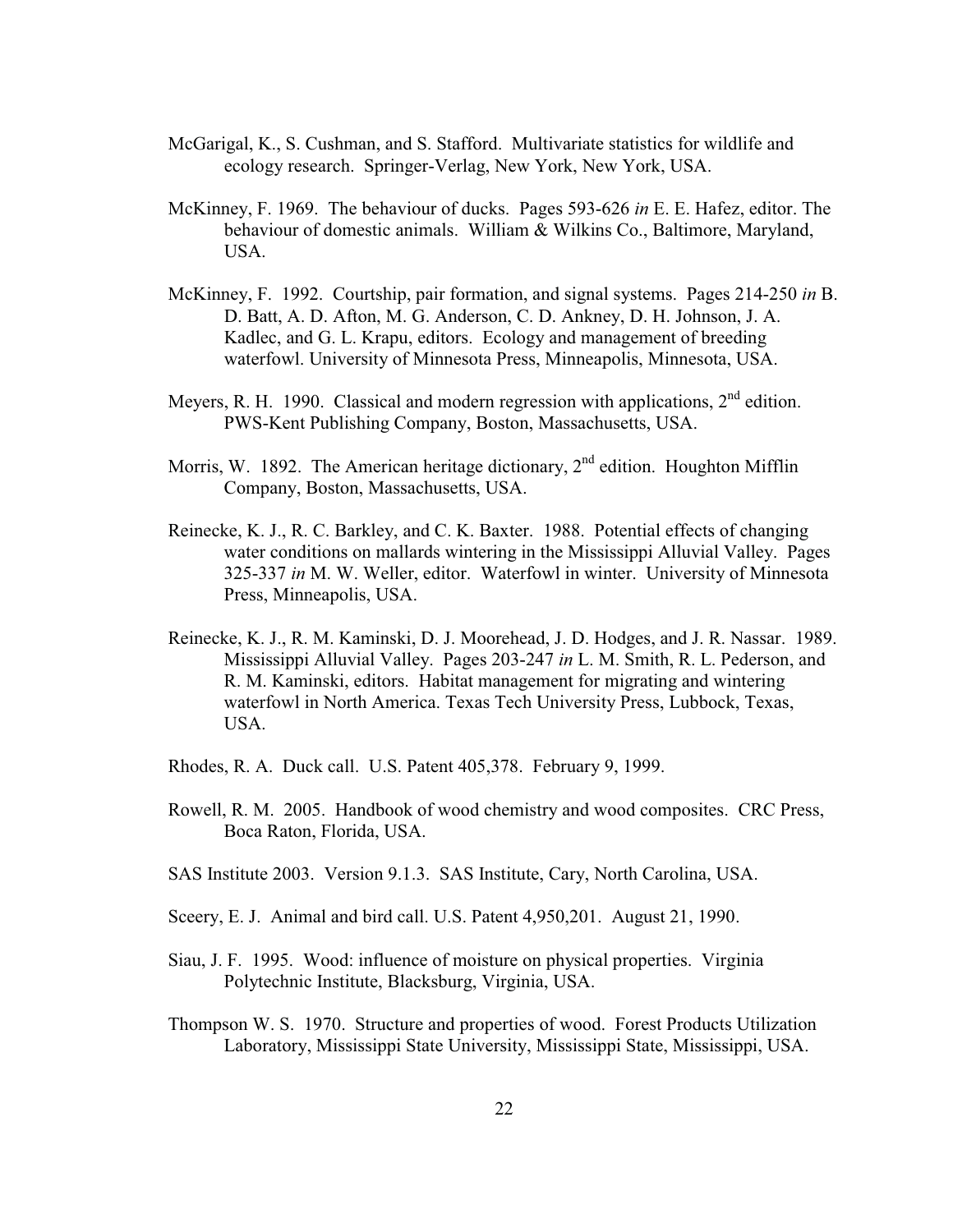- Tchernichovski, O., F. M. Nottebohm, C. E. Ho, B. Pearson, and P. P. Mitra. 2000. A procedure for an automated measurement of song similarity. Animal Behavior 50:1167-1176.
- Wahl, P. W., and R. A. Kronmal. 1977. Discriminant functions when covariances are unequal and sample sizes are moderate. Biometrics 33: 479-484.
- Wehrle, B.W., R. M. Kaminski, B. D. Leopold, and P. S. Winston. 1995. Aquatic invertebrate resources in Mississippi forested wetlands during winter. Wildlife Society Bulletin 23: 774-783.
- Williams, B. K. and K. Titus. 1988. Assessment of sampling stability in ecological applications of discriminant analysis. Ecology 69: 1275-1285.

Young, Matt. "Secrets of the call makers." Ducks Unlimited March 2002.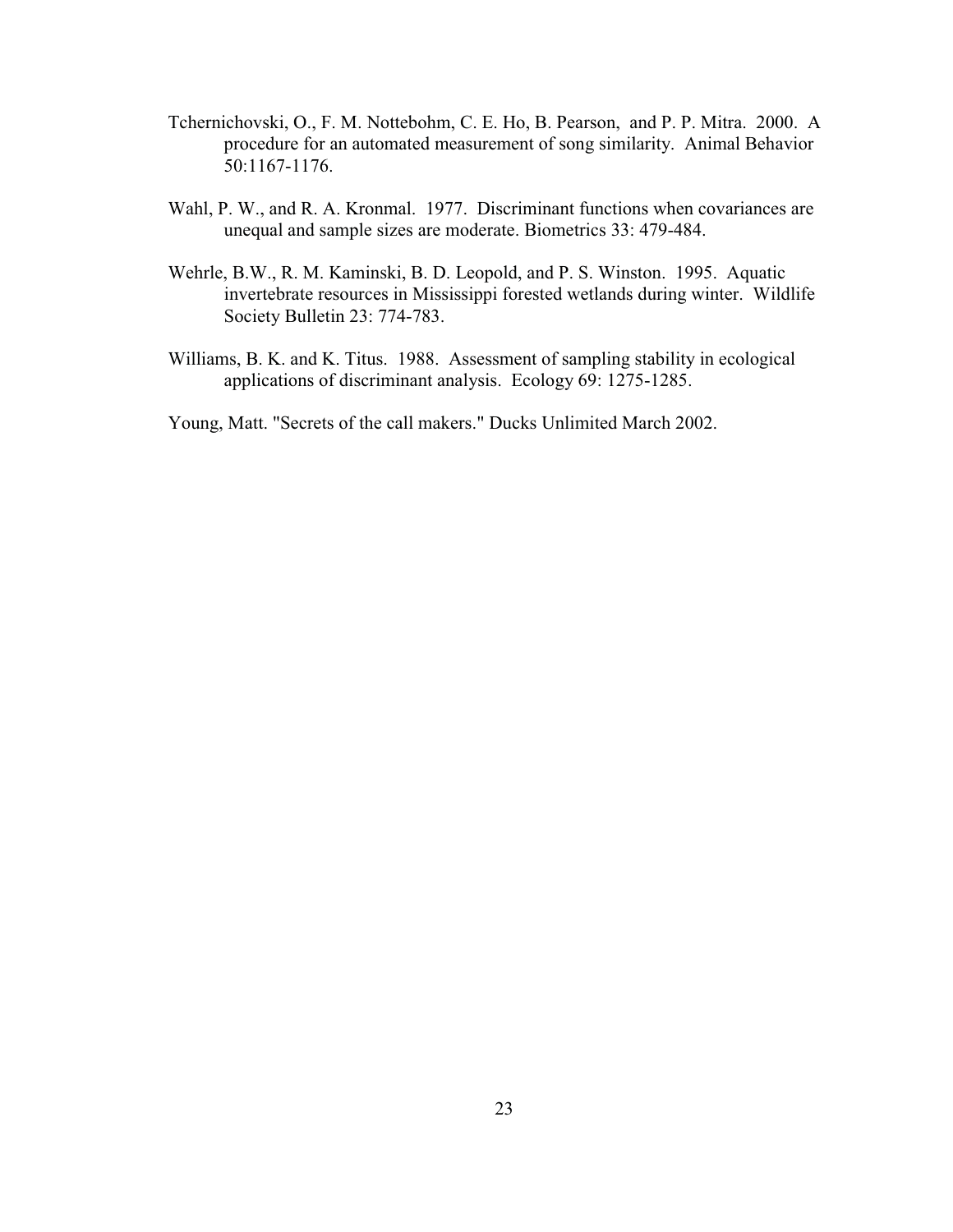| ardina and arriving matamale taken at Miss<br>י המה התמונות המה המה ה<br>ts (mm) of duck calls ( $n = 3$ ) of different hardw | $\sim$<br>i |
|-------------------------------------------------------------------------------------------------------------------------------|-------------|
| Alvasulvi.<br>Table $2_{.1}$                                                                                                  |             |
|                                                                                                                               |             |

| $\mathcal{S}$<br>95<br>$\overline{15}$<br>$\overline{\mathbf{x}}$<br>$\Im$<br>95<br>$\aleph$<br>$\Im$<br>95<br>$\mathsf{L}$<br>$\overline{\mathbf{x}}$<br>$\mathcal{Q}$<br>4<br>of insert<br>of barre.<br>Inside diameter<br>Inside diameter<br>Barrel length<br>Insert length<br>Component<br>Cork notch |  | Acrylic Bocote Cocobolo orange Pecan Poplar Red Oak Walnut | Osage                   |                 |                         |               |                         |
|-----------------------------------------------------------------------------------------------------------------------------------------------------------------------------------------------------------------------------------------------------------------------------------------------------------|--|------------------------------------------------------------|-------------------------|-----------------|-------------------------|---------------|-------------------------|
|                                                                                                                                                                                                                                                                                                           |  |                                                            | $\overline{\mathbf{x}}$ | $\aleph$        | $\overline{\mathbf{x}}$ | $\aleph$      | $\overline{\mathbf{x}}$ |
|                                                                                                                                                                                                                                                                                                           |  |                                                            | 69                      | $\mathcal{S}$   | 69                      | $\Im$         | 69                      |
|                                                                                                                                                                                                                                                                                                           |  |                                                            |                         |                 |                         |               |                         |
|                                                                                                                                                                                                                                                                                                           |  |                                                            |                         |                 |                         |               | ᢦ                       |
|                                                                                                                                                                                                                                                                                                           |  |                                                            | 95                      | 95              | 56                      | 95            | 95                      |
|                                                                                                                                                                                                                                                                                                           |  |                                                            |                         | $\overline{15}$ |                         | 51            |                         |
| $\frac{4}{6}$<br>$\frac{4}{6}$<br>$\frac{4}{6}$<br>g<br>Tone board lengt                                                                                                                                                                                                                                  |  |                                                            | $\frac{4}{6}$           | $\frac{4}{6}$   | $\frac{4}{6}$           | $\frac{4}{6}$ | $\frac{4}{6}$           |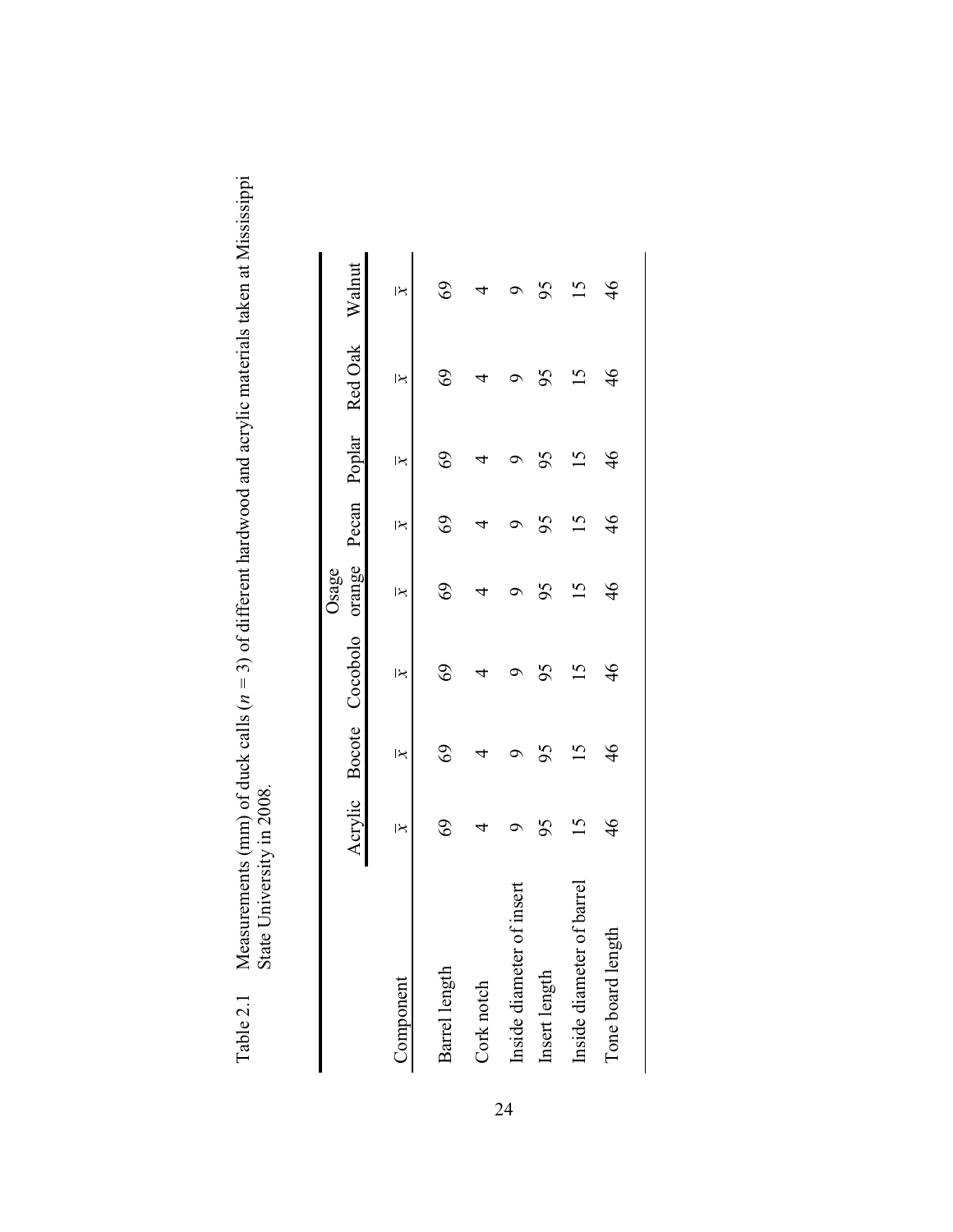Table 2.2 Simple correlation coefficients (*r*) and variance inflation factors (VIF) for all possible pairs of acoustic metrics from recordings of 38 female mallards (*Anas platyrhynchos*) recorded in Mississippi and Tennessee in winters 2007-2009 and 38 duck callers recorded at Mississippi State University in spring 2009.

| Acoustic metrics                           | $\boldsymbol{R}$ | <b>VIF</b> |
|--------------------------------------------|------------------|------------|
| Pitch and frequency<br>modulation          | 0.31             | 1.156      |
| Pitch and entropy                          | $-0.15$          | 1.703      |
| Pitch and pitch-goodness                   | $-0.60$          | 1.104      |
| Pitch and mean frequency                   | $-0.12$          | 1.619      |
| Frequency modulation and<br>entropy        | 0.29             | 1.612      |
| Frequency modulation and<br>Pitch-goodness | $-0.15$          | 1.599      |
| Frequency modulation and<br>mean frequency | 0.21             | 1.612      |
| Entropy and pitch-goodness                 | 0.18             | 1.597      |
| Entropy and mean frequency                 | 0.61             | 1.116      |
| Mean frequency and pitch-<br>goodness      | 0.19             | 1.605      |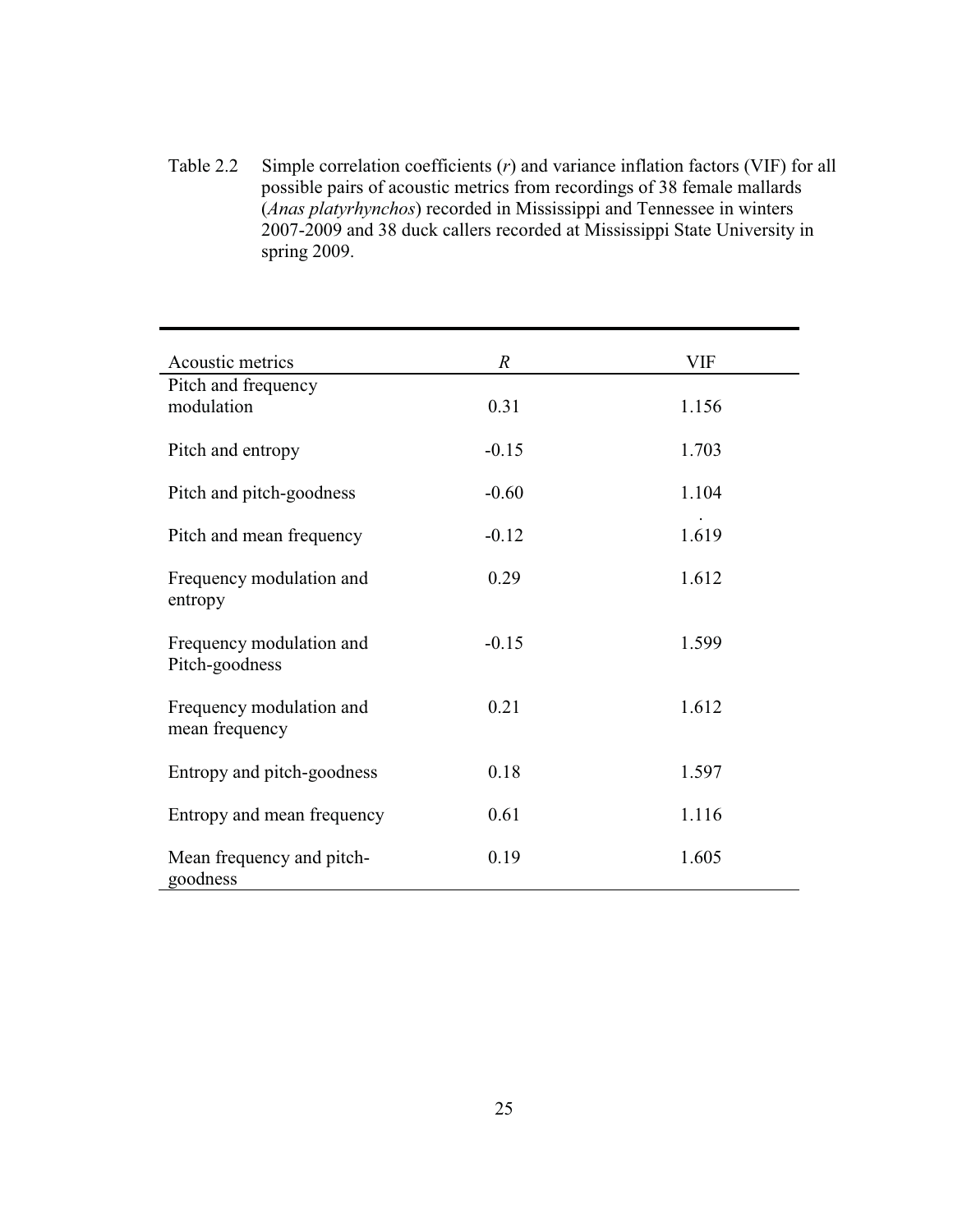Table 2.3. Frequency (*n*) that 16 call-reed combinations used by duck callers were classified by discriminant function analysis as members of the mallard (*Anas platyrhynchos*) group and their pair-wise generalized squared distances to the mallard group analyzed for duck callers recorded at Mississippi State University in spring 2009 and mallards recorded in Mississippi and Tennessee in winters 2007-2009.

| Call-reed group              | n                | Distance |
|------------------------------|------------------|----------|
| 1. Cocobolo, double reed     | 9                | 39.02    |
| 2. Osage orange, double reed | 8                | 36.16    |
| 3. Osage orange, single reed | $\boldsymbol{7}$ | 38.54    |
| 4. Pecan, double reed        | 7                | 38.71    |
| 5. Acrylic, double reed      | 6                | 37.58    |
| 6. Bocote, double reed       | 6                | 37.68    |
| 7. Oak, double reed          | 6                | 38.25    |
| 8. Cocobolo, single reed     | 6                | 38.72    |
| 9. Oak, single reed          | 6                | 39.15    |
| 10. Walnut, double reed      | 6                | 39.19    |
| 11. Poplar, double reed      | 5                | 40.42    |
| 12. Bocote, single reed      | $\overline{4}$   | 41.49    |
| 13. Acrylic, single reed     | 3                | 38.63    |
| 14. Walnut, single reed      | 3                | 39.36    |
| 15. Poplar, single reed      | 3                | 41.51    |
| 16. Pecan, single reed       | $\overline{c}$   | 40.80    |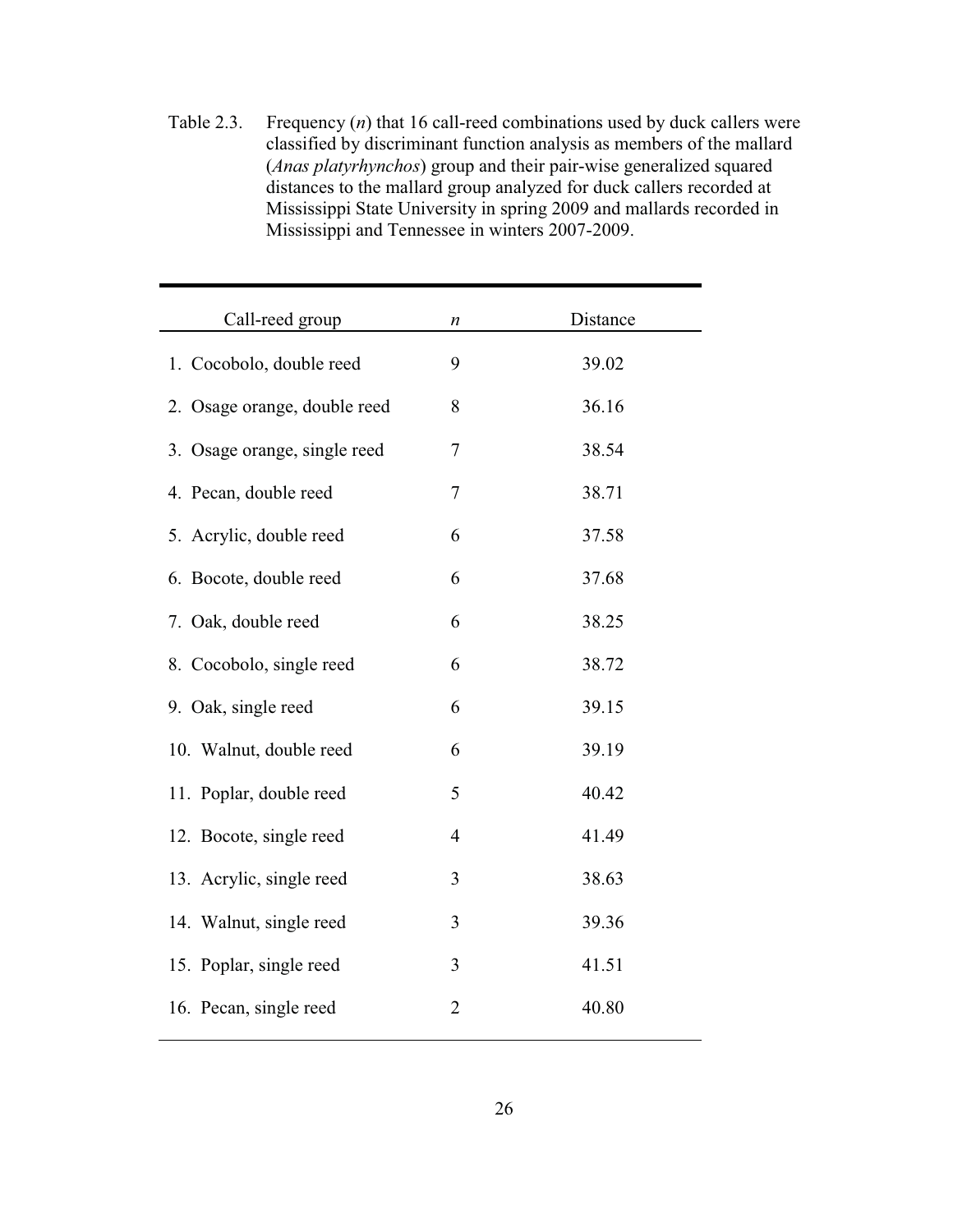

Figure 2.1. Cross-section of an Arkansas j-frame (green line) style duck call with a single reed (Rhodes 1999). Double reeds are 2 reeds atop each other.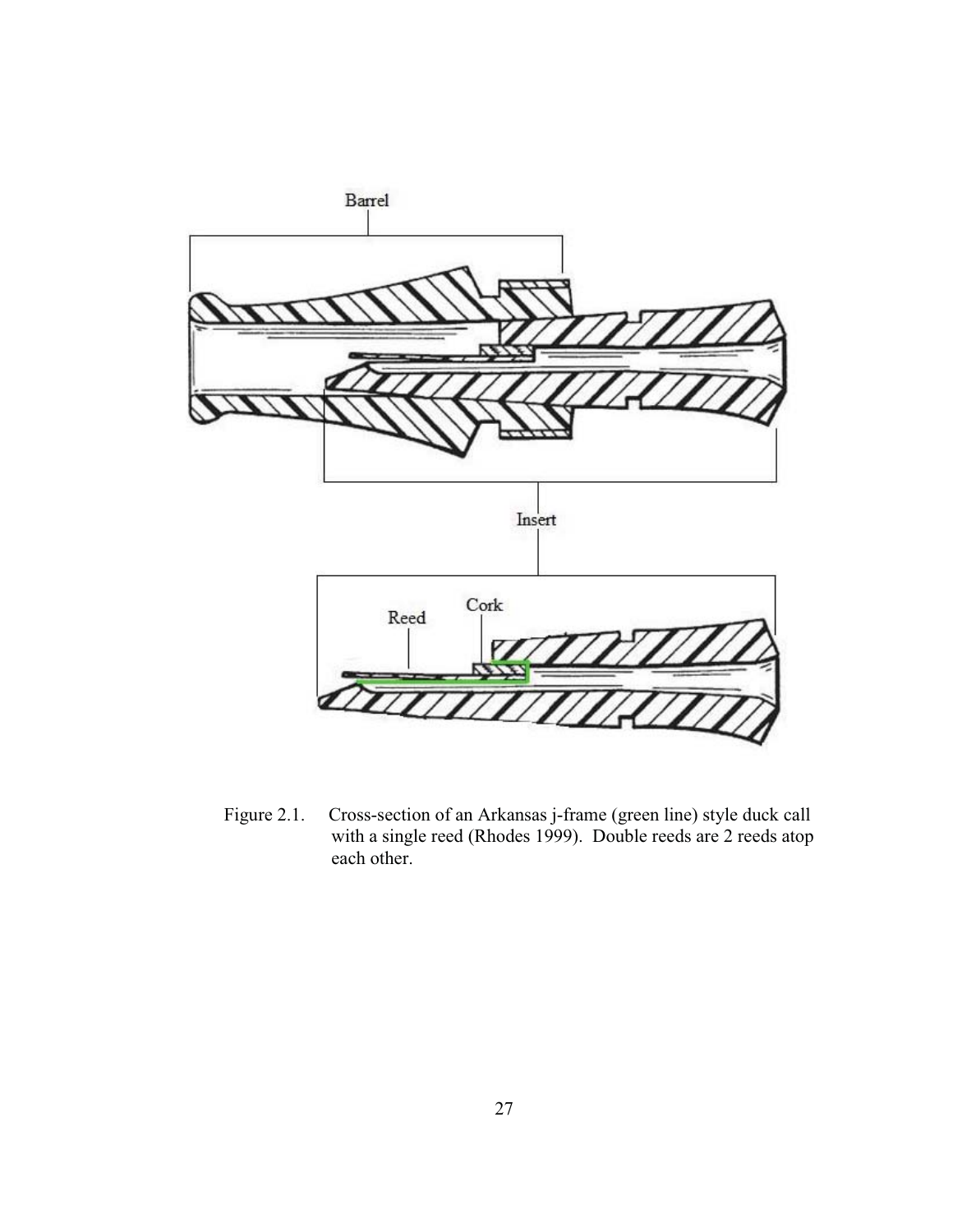

Figure 2.2. Percentage occurrence of notes emitted in decrescendos by 38 wild, freeranging female mallards (*Anas platyrhynchos*) in Mississippi and Tennessee, winters 2007-2009.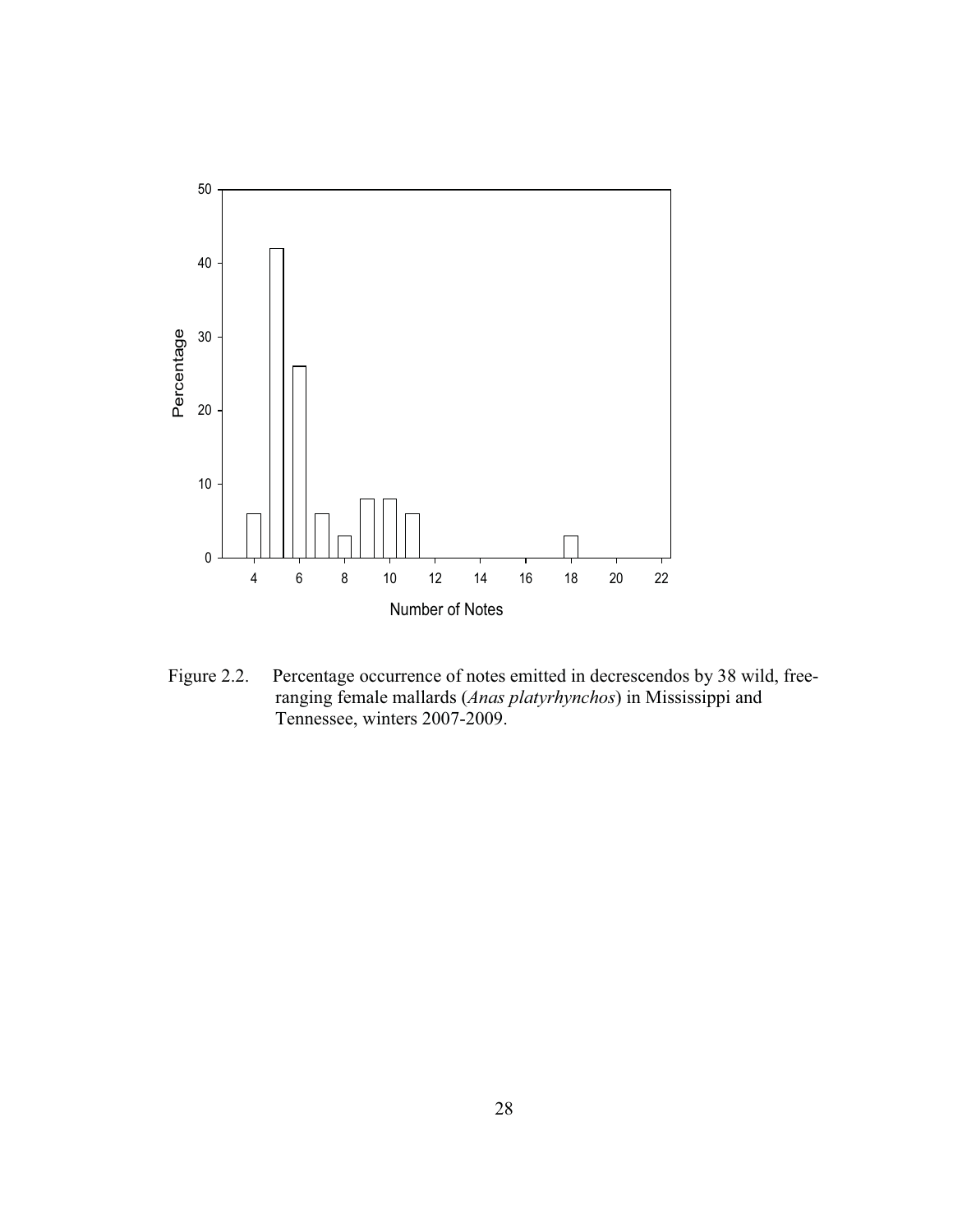

Figure 2.3. Discriminant function scores of acoustic metrics measured from decrescendos mimicked by duck callers in Mississippi in spring of 2009 and emitted by female mallards (*Anas platyrhynchos*) in Mississippi and Tennessee in winters 2007-2009, with 95% confidence ellipse around the mallard group.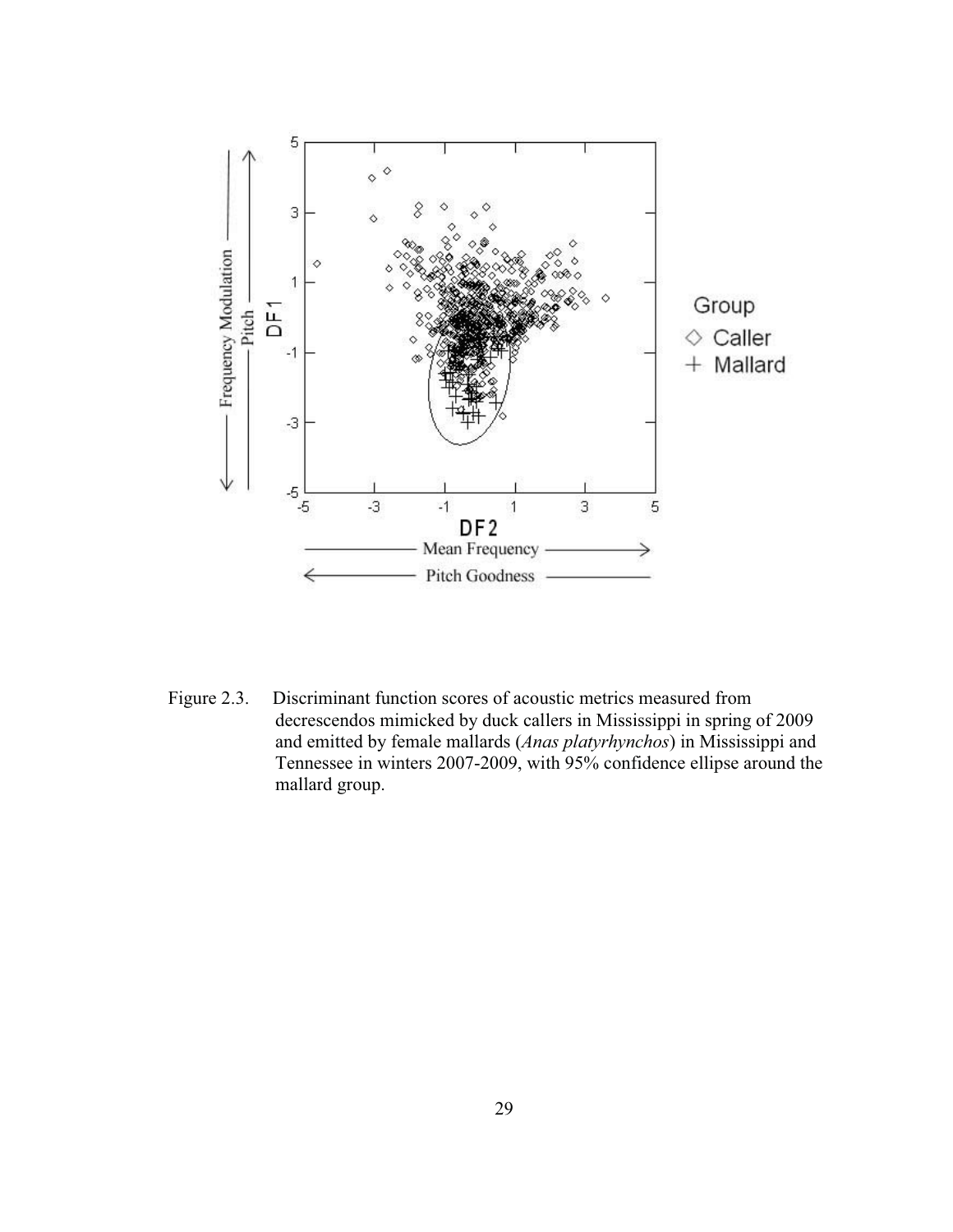### CHAPTER III

#### **SYNTHESIS**

<span id="page-40-0"></span>Female mallards exhibit a diverse repertoire of vocalizations (Abraham 1974). It includes decrescendos, inciting, repulsion, pre-flight, alarm, feeding (i.e., murmurs), and single and multiple quacks (Abraham 1971). The decrescendo is a common vocalization of female mallards and other dabbling ducks (*Anas* spp.). It, feeding murmurs, and quacks often are mimicked by humans using artificial calls made of hardwood or plastic during hunting and calling events (Abraham 1971). However, extent to which these mimics acoustically compare to vocalizations of wild female mallards is unknown.

In the 1800s, when waterfowl abundance was great and market hunting and live waterfowl were permitted for waterfowl hunting, artificial duck calls were not essential tools for hunters (Glenn and Keats 2005). When market hunting and use of live ducks were outlawed in the early 1900s, the commercial duck call industry emerged and makers have strived to fabricate calls that can produce realistic sounds when properly blown by humans (Christensen 1994, Glenn and Keats 2005). Today, duck call manufacturing has become a multi-million dollar annual industry, and calls are available in hundreds of models and fabricated from a variety of hardwood, plastic, and rubber materials (Harlan and Anderson 1988, Young 2002). However, I am not aware of any previous research designed to investigate differences in mechanical properties of hardwood and acrylic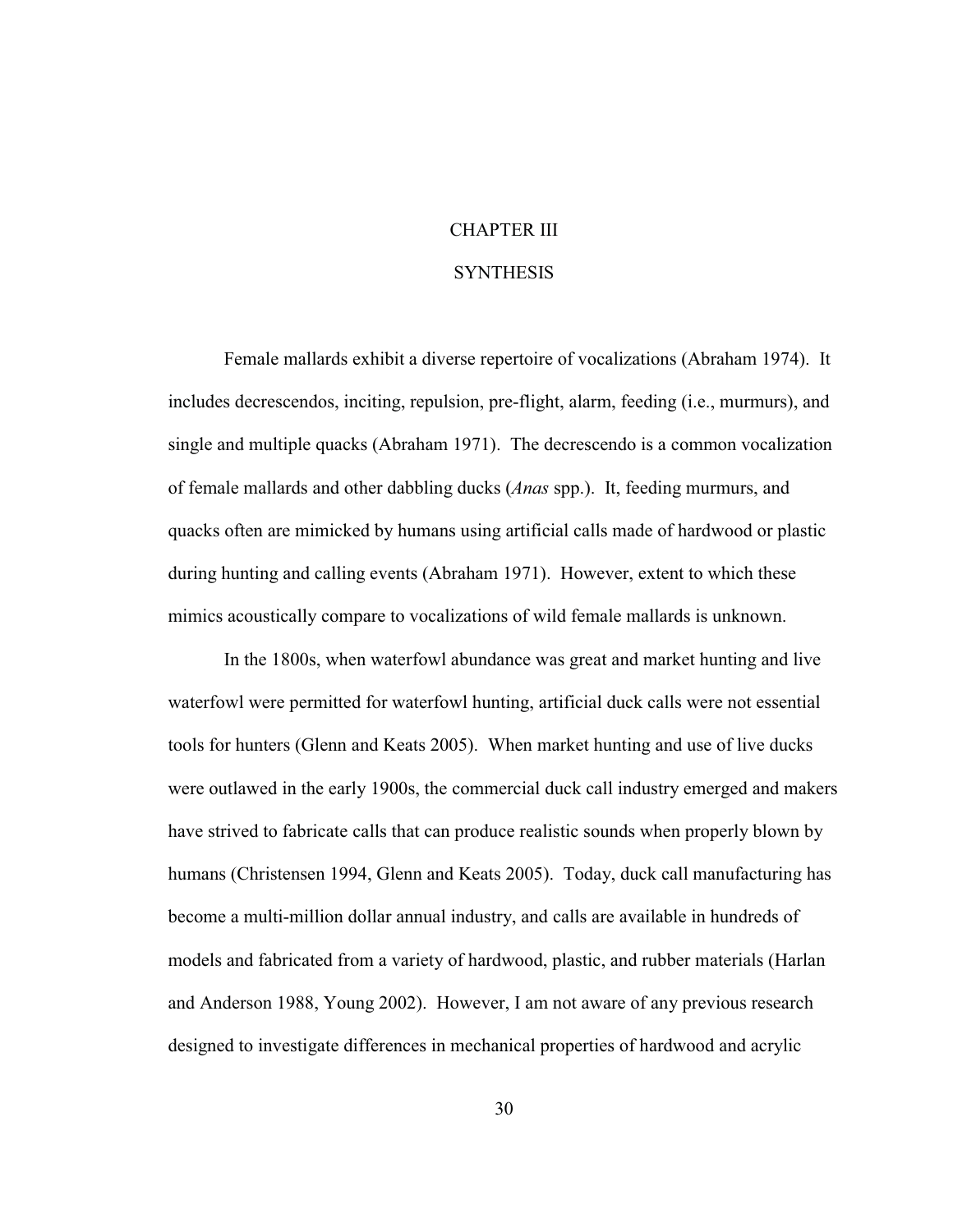materials used to make duck calls and compared them acoustically to vocalizations of live female mallards.

 In Chapter I, I compared Janka hardness values of 7 species of hardwoods and respectively. I determined that materials typically used by duck call manufacturers (i.e., was similar in hardness to osage orange which is used commonly. cast acrylic (ASTM 1996). The 7 species of hardwoods were native osage orange (*Maclura pomifera*), yellow poplar (*Liriodendron tulipifera*), black walnut (*Juglans nigra*), pecan (*Carya* sp.)*,* and red oak (*Quercus* sp.), as well as exotic bocote (*Cordia alliodora*) and cocobolo (*Dalbergia retusa*) from South and Central America, acrylic, cocobolo, bocote, and osage orange) were much harder than those rarely or not used. However, I found that pecan, a hardwood rarely if ever used to make duck calls,

 were the hardest of the 8 materials evaluated in the study. I also found, within a material In Chapter II, I compared acoustic metrics of field recordings of wild female mallards to mimicked recordings of a panel of experienced duck callers using calls of the 8 aforementioned materials with single or double reeds (*n* = 16 call-reed combinations). In descending order of acoustic similarity with female mallard vocalizations, the top 10 call-reed combinations were cocobolo double reed, osage orange double and single reeds, pecan double reed, acrylic double reed, bocote double reed, oak double reed, cocobolo single reed, oak single reed, and walnut double reed. These calls were harder and likely more dense than the other materials used in this study, especially the top 6 calls which type that calls with a double reed performed better acoustically than those with single reeds. Thus, I recommend that duck call manufacturers use acrylics and the harder wood species (i.e., cocobolo, osage orange, pecan, red oak, and bocote) with single or double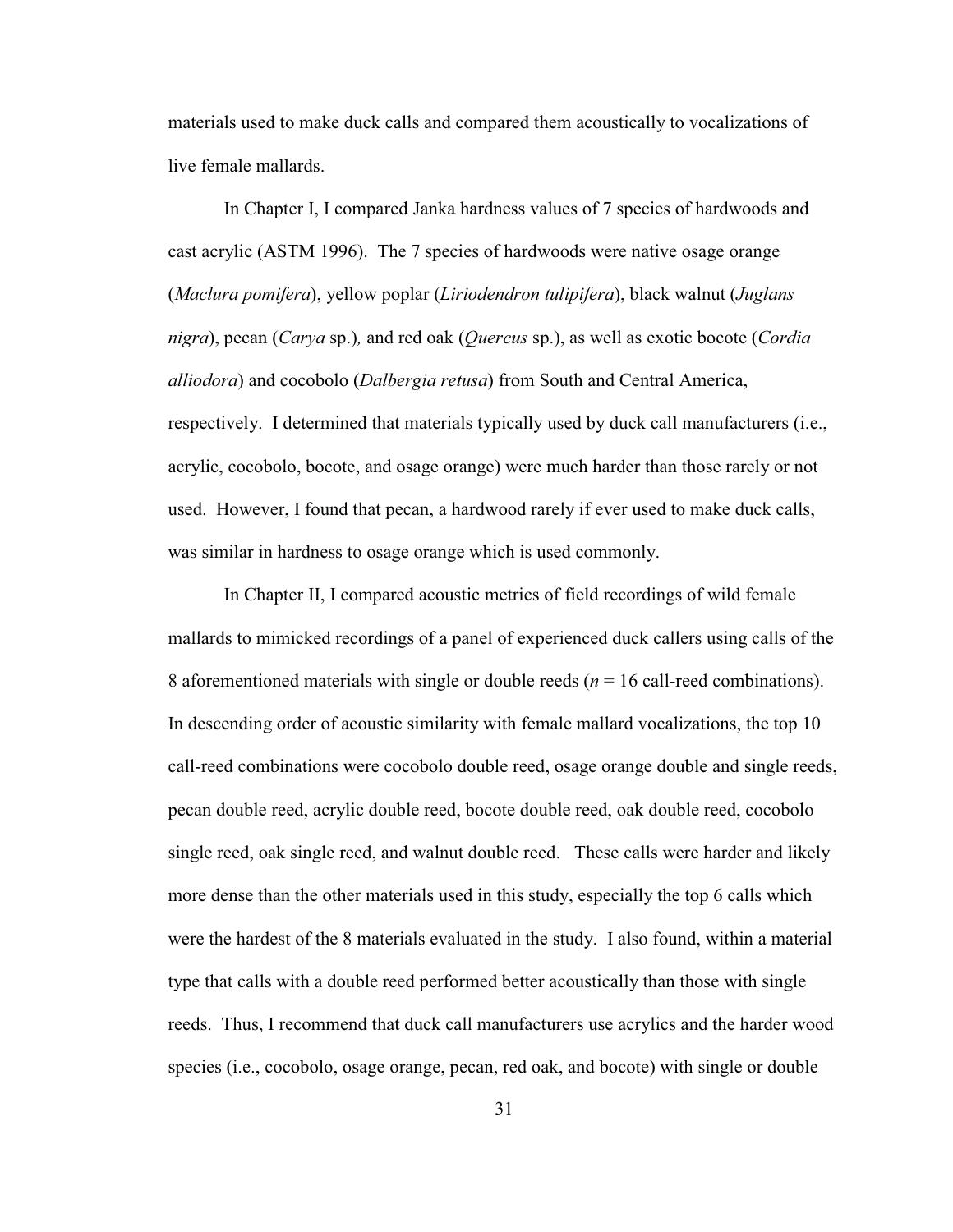reeds for duck callers' choice, recognizing that double reed calls generally performed better in this study.

A conservation implication of this research is that native hardwood species that performed well in this study (i.e., osage orange, pecan, red oak, and black walnut) may be increasingly used by call manufacturers instead of exotic woods from endangered forests in the tropics (UNEP-WCMC 2005). However, this is dependent upon whether the sources of these species used by the duck call industry are in these endangered systems or sustainable tree farms. Another conservation implication to this research is one of monetary benefit. We have shown that methodology used in this research is a reliable way of testing a duck call's quality relative to live female mallard vocalization. This technology would be of great use to the duck call industry. We are in the course of securing a process patent on this methodology.